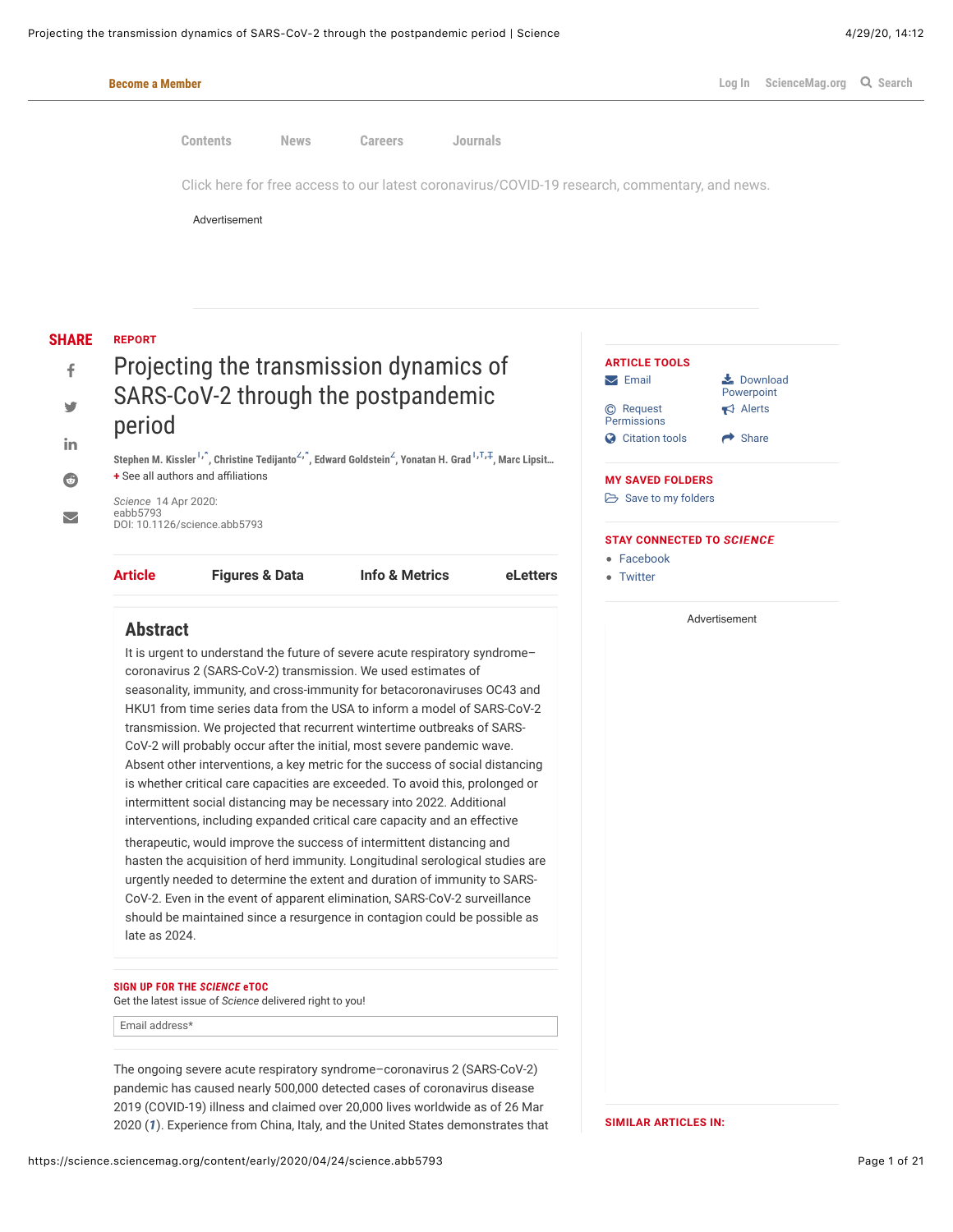<span id="page-1-1"></span><span id="page-1-0"></span>COVID-19 can overwhelm even the healthcare capacities of well-resourced nations (*[2](#page-13-1)*–*[4](#page-13-2)*). With no pharmaceutical treatments available, interventions have focused on contact tracing, quarantine, and social distancing. The required intensity, duration, and urgency of these responses will depend both on how the initial pandemic wave unfolds and on the subsequent transmission dynamics of SARS-CoV-2. During the initial pandemic wave, many countries have adopted social distancing measures, and some, like China, are gradually lifting them after achieving adequate control of transmission. However, to mitigate the possibility of resurgences of infection, prolonged or intermittent periods of social distancing may be required. After the initial pandemic wave, SARS-CoV-2 might follow its closest genetic relative, SARS-CoV-1, and be eradicated by intensive public health measures after causing a brief but intense epidemic (*[5](#page-13-3)*). Increasingly, public health authorities consider this scenario unlikely (*[6](#page-14-0)*). Alternatively, the transmission of SARS-CoV-2 could resemble that of pandemic influenza by circulating seasonally after causing an initial global wave of infection ([7](#page-14-1)). Such a scenario could reflect the previous emergence of known human coronaviruses from zoonotic origins *e.g.* human coronavirus (HCoV) OC43 (*[8](#page-14-2)*). Distinguishing between these scenarios is key for formulating an effective, sustained public health response to SARS-CoV-2.

<span id="page-1-5"></span><span id="page-1-4"></span>The pandemic and post-pandemic transmission dynamics of SARS-CoV-2 will depend on factors including the degree of seasonal variation in transmission, the duration of immunity, and the degree of cross-immunity between SARS-CoV-2 and other coronaviruses, as well as the intensity and timing of control measures. SARS-CoV-2 belongs to the betacoronavirus genus, which includes the SARS-CoV-1 coronavirus, MERS coronavirus, and two other human coronaviruses, HCoV-OC43 and HCoV-HKU1. The SARS-CoV-1 and MERS coronaviruses cause severe illness with approximate case fatality rates of 9 and 36% respectively, but the transmission of both has remained limited (*[9](#page-14-3)*). HCoV-OC43 and HCoV-HKU1 infections may be asymptomatic or associated with mild to moderate upper respiratory tract illness; these HCoVs are considered the second most common cause of the common cold (*[9](#page-14-3)*). HCoV-OC43 and HCoV-HKU1 cause annual wintertime outbreaks of respiratory illness in temperate regions (*[10](#page-14-4)*, *[11](#page-14-5)*), suggesting that wintertime climate and host behaviors may facilitate transmission, as is true for inbuenza (*[12](#page-14-6)*–*[14](#page-14-7)*). Immunity to HCoV-OC43 and HCoV-HKU1 appears to wane appreciably within one year (*[15](#page-14-8)*), while SARS-CoV-1 infection can induce longer-lasting immunity (*[16](#page-14-9)*). The betacoronaviruses can induce immune responses against one another: SARS-CoV-1 infection can generate neutralizing antibodies against HCoV-OC43 (*[16](#page-14-9)*) and HCoV-OC43 infection can generate cross-reactive antibodies against SARS-CoV-1 (*[17](#page-14-10)*). While investigations into the spectrum of illness caused by SARS-CoV-2 are ongoing,

<span id="page-1-16"></span><span id="page-1-15"></span><span id="page-1-8"></span><span id="page-1-7"></span>recent evidence indicates the majority of cases experience mild to moderate illness with more limited occurrence of severe lower respiratory infection (*[18](#page-14-11)*). Current COVID-19 case fatality rates are estimated to lie between 0.6% and 3.5% (*[19](#page-15-0)*, *[20](#page-15-1)*), suggesting lower severity than SARS-CoV-1 and MERS but higher severity than HCoV-OC43 and HCoV-HKU1. The high infectiousness near the start of often mild symptoms makes SARS-CoV-2 considerably harder to control with case-based interventions such as intensive testing, isolation and tracing, compared to SARS-CoV-1 and MERS coronaviruses (*[21](#page-15-2)*).

<span id="page-1-18"></span><span id="page-1-17"></span>Intensive testing and case-based interventions have so far formed the centerpiece of control efforts in some places, such as Singapore and Hong Kong (*[22](#page-15-3)*). Many other countries are adopting measures termed "social distancing" or "physical distancing," closing schools and workplaces and limiting the sizes of gatherings. The goal of these strategies is to reduce the peak intensity of the epidemic ("flatten the curve") ([22](#page-15-3)), reducing the risk of overwhelming health systems and buying time to develop treatments and vaccines. For social distancing to have reversed the epidemic in China, the effective reproduction

- 
- [PubMed](https://science.sciencemag.org/lookup/external-ref?link_type=MED_NBRS&access_num=32291278)
- [Google Scholar](https://science.sciencemag.org/lookup/google-scholar?link_type=googlescholar&gs_type=related&author%5B0%5D=Stephen%2BM.%2BKissler&author%5B1%5D=Christine%2BTedijanto&author%5B2%5D=Edward%2BGoldstein&author%5B3%5D=Yonatan%2BH.%2BGrad&author%5B4%5D=Marc%2BLipsitch&title=Projecting%2Bthe%2Btransmission%2Bdynamics%2Bof%2BSARS-CoV-2%2Bthrough%2Bthe%2Bpostpandemic%2Bperiod&publication_year=2020&path=content/early/2020/04/24/science.abb5793)

<span id="page-1-3"></span><span id="page-1-2"></span>

|               | <b>CITED BY</b><br>٠                                                 |  |  |  |  |  |
|---------------|----------------------------------------------------------------------|--|--|--|--|--|
| Advertisement |                                                                      |  |  |  |  |  |
|               |                                                                      |  |  |  |  |  |
|               |                                                                      |  |  |  |  |  |
|               |                                                                      |  |  |  |  |  |
|               |                                                                      |  |  |  |  |  |
|               |                                                                      |  |  |  |  |  |
|               |                                                                      |  |  |  |  |  |
|               |                                                                      |  |  |  |  |  |
|               |                                                                      |  |  |  |  |  |
|               |                                                                      |  |  |  |  |  |
|               |                                                                      |  |  |  |  |  |
|               |                                                                      |  |  |  |  |  |
|               | <b>NAVIGATE THIS ARTICLE</b>                                         |  |  |  |  |  |
|               | Article                                                              |  |  |  |  |  |
|               | • Abstract                                                           |  |  |  |  |  |
|               | • Transmission dynamics of HCoV-OC43<br>and HCoV-HKU1                |  |  |  |  |  |
| $\bullet$     | Simulating the transmission of SARS-<br>$C0V-2$                      |  |  |  |  |  |
| ۰             | Assessing intervention scenarios<br>during the initial pandemic wave |  |  |  |  |  |
|               | • Discussion                                                         |  |  |  |  |  |
| $\bullet$     | <b>Supplementary Materials</b>                                       |  |  |  |  |  |
|               | <b>References and Notes</b>                                          |  |  |  |  |  |

- <span id="page-1-6"></span>• [Info & Metrics](https://science.sciencemag.org/content/early/2020/04/24/science.abb5793/tab-article-info)
- <span id="page-1-14"></span><span id="page-1-13"></span><span id="page-1-12"></span><span id="page-1-11"></span><span id="page-1-10"></span><span id="page-1-9"></span>• el etters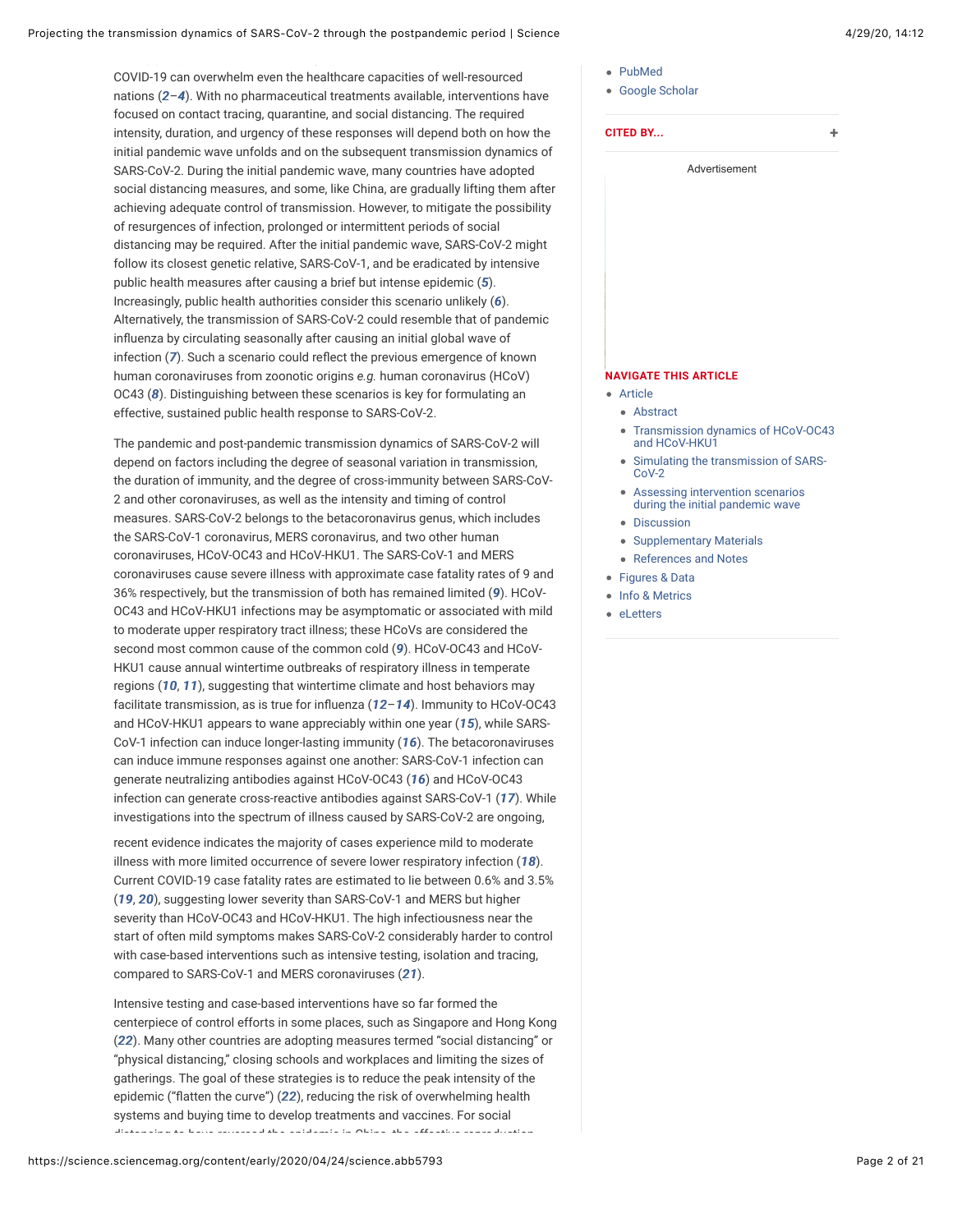<span id="page-2-1"></span>distancing to have reversed the epidemic in China, the effective reproduction number must have declined by at least 50-60%, assuming a baseline  $R_0$  between 2 and 2.5 (*[22](#page-15-3)*). Through intensive control measures, Shenzhen was able to reduce the effective reproduction number by an estimated 85% (*[23](#page-15-4)*). However, it is unclear how well these declines in  $R_0$  might generalize to other settings: recent data from Seattle suggests that the basic reproduction number has only declined to about 1.4, or by about 30-45% assuming a baseline  $R_0$  between 2 and 2.5 (*[24](#page-15-5)*). Furthermore, social distancing measures may need to last for months to effectively control transmission and mitigate the possibility of resurgence (*[25](#page-15-6)*).

<span id="page-2-4"></span><span id="page-2-3"></span><span id="page-2-2"></span>A key metric for the success of social distancing interventions is whether critical care capacities are exceeded. Modeling studies (*[26](#page-15-7)*) and experience from the Wuhan outbreak (*[2](#page-13-1)*) indicate that critical care capacities even in high-income countries can be exceeded many times over if distancing measures are not implemented quickly or strongly enough. To alleviate these problems, approaches to increase critical care capacity have included rapid construction or repurposing of hospital facilities and consideration of increased manufacturing and distribution of ventilators (*[27](#page-15-8)*–*[30](#page-15-9)*). Treatments that reduce the proportion of infections that lead to severe illness could have a similar effect of reducing burden on healthcare systems.

<span id="page-2-6"></span><span id="page-2-5"></span>This paper identifies viral, environmental, and immunologic factors which in combination will determine the dynamics of SARS-CoV-2. We integrate our findings in a mathematical model to project potential scenarios for SARS-CoV-2 transmission through the pandemic and post-pandemic periods and identify key data still needed to determine which scenarios are likely to play out. Then, using the model, we assess the duration and intensity of social distancing measures that might be needed to maintain control of SARS-CoV-2 in the coming months under both existing and expanded critical care capacities.

#### <span id="page-2-0"></span>**Transmission dynamics of HCoV-OC43 and HCoV-HKU1**

We used data from the United States to model betacoronavirus transmission in temperate regions and to project the possible dynamics of SARS-CoV-2 infection through the year 2025. We first assessed the role of seasonal variation, duration of immunity, and cross immunity on the transmissibility of HCoV-OC43 and HCoV-HKU1 in the US. We used the weekly percentage of positive laboratory tests for HCoV-OC43 and HCoV-HKU1 (*[31](#page-16-0)*) multiplied by the weekly population-weighted proportion of physician visits due to influenza-like illness (ILI) ([32](#page-16-1), [33](#page-16-2)) to approximate historical betacoronavirus incidence in the US to within a scaling constant. This proxy is proportional to incidence under a set of assumptions

<span id="page-2-11"></span><span id="page-2-10"></span><span id="page-2-9"></span><span id="page-2-8"></span><span id="page-2-7"></span>described in the supplementary materials and methods. To quantify variation in transmission strength over time, we estimated the weekly effective reproduction number, defined as the average number of secondary infections caused by a single infected individual (*[34](#page-16-3)*, *[35](#page-16-4)*). The effective reproduction numbers for each of the betacoronaviruses displayed a seasonal pattern, with annual peaks in the effective reproduction number slightly preceding those of the incidence curves (fig. S1). We limited our analysis to "in-season" estimates based on adequate samples, defined as week 40 through week 20 of the following year, roughly October to May. For both HCoV-OC43 and HCoV-HKU1, the effective reproduction number typically reached its peak between October and November and its trough between February and May. Over the five seasons included in our data (2014-2019), the median peak effective reproduction number was 1.85 (range: 1.61-2.21) for HCoV-HKU1 and 1.56 (range: 1.54-1.80) for HCoV-OC43 after removing outliers (five for HCoV-HKU1, zero for HCoV-OC43). Results were similar using various choices of incidence proxy and serial interval distributions (figs. S1 to S3).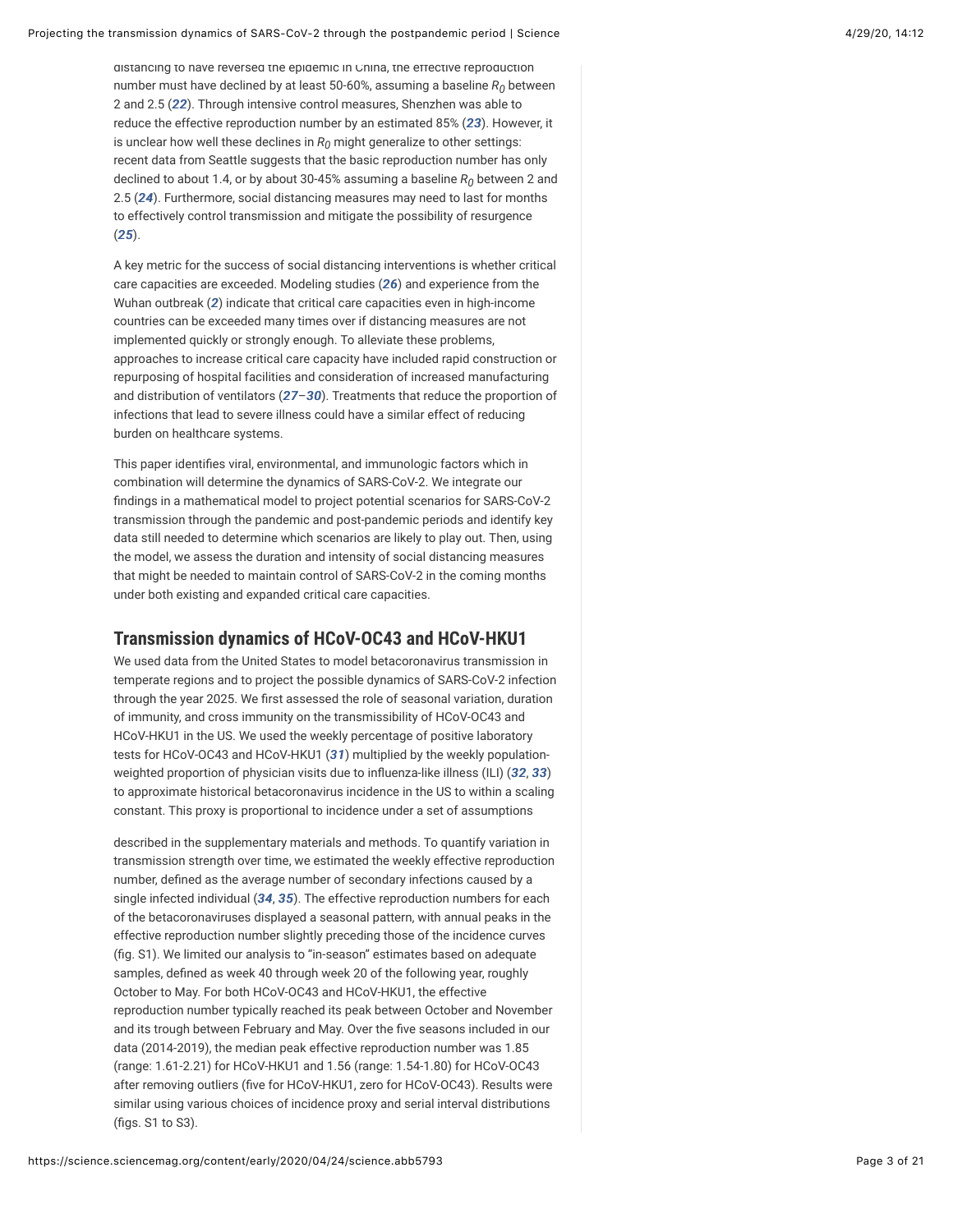<span id="page-3-1"></span>To quantify the relative contribution of immunity *versus* seasonal forcing on the transmission dynamics of the betacoronaviruses, we adapted a regression model (*[36](#page-16-5)*) that expressed the effective reproduction number for each strain (HKU1 and OC43) as the product of a baseline transmissibility constant (related to the basic reproduction number  $(R_0)$  and the proportion of the population susceptible at the start of each season), the depletion of susceptibles due to infection with the same strain, the depletion of susceptibles due to infection with the other strain, and a spline to capture further unexplained seasonal variation in transmission strength (seasonal forcing). These covariates were able to explain most of the observed variability in the effective reproduction numbers (adjusted  $R^2$ : 74.3%). The estimated multiplicative effects of each of these covariates on the weekly reproduction number are depicted in **[Fig. 1](#page-3-0)**. As expected, depletion of susceptibles for each strain was negatively correlated with transmissibility of that strain. Depletion of susceptibles for each strain was also negatively correlated with the reproduction number of the other betacoronavirus strain, providing evidence of cross-immunity. Per incidence proxy unit, the effect of the cross-immunizing strain was always less than the effect of the strain itself (table S1), but the overall impact of cross-immunity on the reproduction number could still be substantial if the cross-immunizing strain had a large outbreak (e.g., HCoV-OC43 in 2014-15 and 2016-17). The ratio of cross-immunization to selfimmunization effects was larger for HCoV-HKU1 than for HCoV-OC43, suggesting that HCoV-OC43 confers stronger cross-immunity. Seasonal forcing appears to drive the rise in transmissibility at the start of the season (late October through early December), while depletion of susceptibles plays a comparatively larger role in the decline in transmissibility toward the end of the season. The strain-season coefficients were fairly consistent across seasons for each strain and lacked a clear correlation with incidence in prior seasons, consistent with experimental results showing substantial waning of immunity within a year (*[15](#page-14-8)*).

<span id="page-3-0"></span>**[Download high-res image](https://science.sciencemag.org/content/sci/early/2020/04/24/science.abb5793/F1.large.jpg?download=true) [Open in new tab](https://science.sciencemag.org/content/sci/early/2020/04/24/science.abb5793/F1.large.jpg) [Download Powerpoint](https://science.sciencemag.org/highwire/powerpoint/743726)**

**Fig. 1 Effects of depletion of susceptibles and seasonality on the effective reproduction number by strain and season.**

Estimated multiplicative effects of HCoV-HKU1 incidence (red), HCoV-OC43 incidence (blue), and seasonal forcing (gold) on weekly effective reproduction numbers of HCoV-HKU1 (top panels) and HCoV-OC43 (bottom), with 95% confidence intervals. The black dot (with 95% confidence interval) plotted at the start of each season is the estimated coefficient for that strain and season compared to the 2014-15 HCoV-HKU1 season. The seasonal forcing spline is set to 1 at the first week of the season (no intercept). On the x-axis, the first "week in season" corresponds to epidemiological week 40.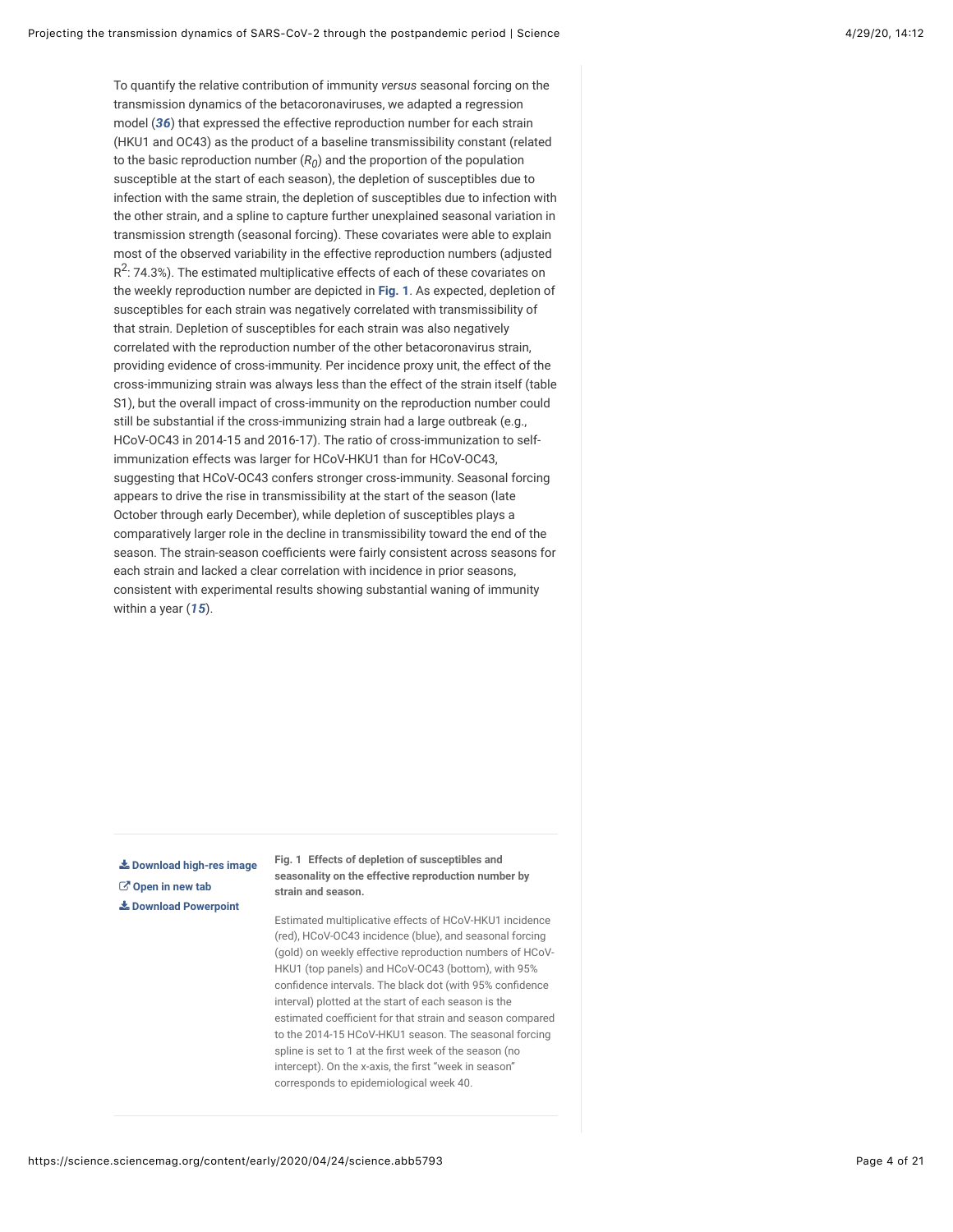We integrated these findings into a two-strain ordinary differential equation (ODE) susceptible-exposed-infectious-recovered-susceptible (SEIRS) compartmental model to describe the transmission dynamics of HCoV-OC43 and HCoV-HKU1 (fig. S4). The model provided a good fit to both the weekly incidence proxies for HCoV-OC43 and HCoV-HKU1 and to the estimated weekly effective reproduction numbers ([Fig. 2](#page-4-1)). According to the best-fit model parameters, the  $R_0$  for HCoV-OC43 and HCoV-HKU1 varies between 1.7 in the summer and 2.2 in the winter and peaks in the 2nd week of January, consistent with the seasonal spline estimated from the data. Also in agreement with the findings of the regression model, the duration of immunity for both strains in the best-fit SEIRS model is about 45 weeks, and each strain induces cross-immunity against the other, though the cross-immunity that HCoV-OC43 infection induces against HCoV-HKU1 is stronger than the reverse.

<span id="page-4-1"></span>**[Download high-res image](https://science.sciencemag.org/content/sci/early/2020/04/24/science.abb5793/F2.large.jpg?download=true) [Open in new tab](https://science.sciencemag.org/content/sci/early/2020/04/24/science.abb5793/F2.large.jpg) [Download Powerpoint](https://science.sciencemag.org/highwire/powerpoint/743724)**

**Fig. 2 Transmission model fits for HCoV-OC43 and HCoV-HKU1.**

(**A**) Weekly percent positive laboratory tests multiplied by percent influenza-like illness (ILI) for the human betacoronaviruses HCoV-OC43 (blue) and HCoV-HKU1 (red) in the United States between 5 July 2014 and 29 June 2019 (solid lines) with simulated output from the best-fit SEIRS transmission model (dashed lines). (**B** and **C**) Weekly effective reproduction numbers (*R )* estimated *e* using the Wallinga-Teunis method (points) and simulated  $R_{\mathsf{e}}$  from the best-fit SEIRS transmission model (line) for HCoVs OC43 and HKU1. The opacity of each point is determined by the relative percent ILI multiplied by percent positive laboratory tests in that week relative to the maximum percent ILI multiplied by percent positive laboratory tests for that strain across the study period, which reflects uncertainty in the  $R_{\mathbf{\Theta}}$  estimate; estimates are more certain (darker points) in weeks with higher incidence.

## <span id="page-4-0"></span>**Simulating the transmission of SARS-CoV-2**

<span id="page-4-3"></span><span id="page-4-2"></span>Next, we incorporated a third betacoronavirus into the dynamic transmission model to represent SARS-CoV-2. We assumed a latent period of 4.6 days (*[26](#page-15-7)*, [37](#page-16-6)–[39](#page-16-7)) and an infectious period of 5 days, informed by the best-fit values for the other betacoronaviruses (table S8). We allowed the cross immunities,

<span id="page-4-4"></span>duration of immunity, maximum  $R_0$ , and degree of seasonal variation in  $R_0$  to vary. We assumed an establishment time of sustained transmission on 11 March 2020, when the World Health Organization declared the SARS-CoV-2 outbreak a pandemic (*[40](#page-16-8)*) and we varied the establishment time in a sensitivity analysis (fig. S7). For a representative set of parameter values, we measured annual SARS-CoV-2 infections (tables S2 to S4 and fig. S7) and the peak annual SARS-CoV-2 prevalence (tables S5 to S7 and fig. S7) through 2025. We summarized the post-pandemic SARS-CoV-2 dynamics into the categories of annual outbreaks, biennial outbreaks, sporadic outbreaks, or virtual elimination (tables S2 to S7). Overall, shorter durations of immunity and smaller degrees of cross-immunity from the other betacoronaviruses were associated with greater total incidence of infection due to SARS-CoV-2, and autumn establishments and smaller seasonal fluctuations in transmissibility were associated with larger pandemic peak sizes. Model simulations demonstrated the following key points.

#### **SARS-CoV-2 can proliferate at any time of year**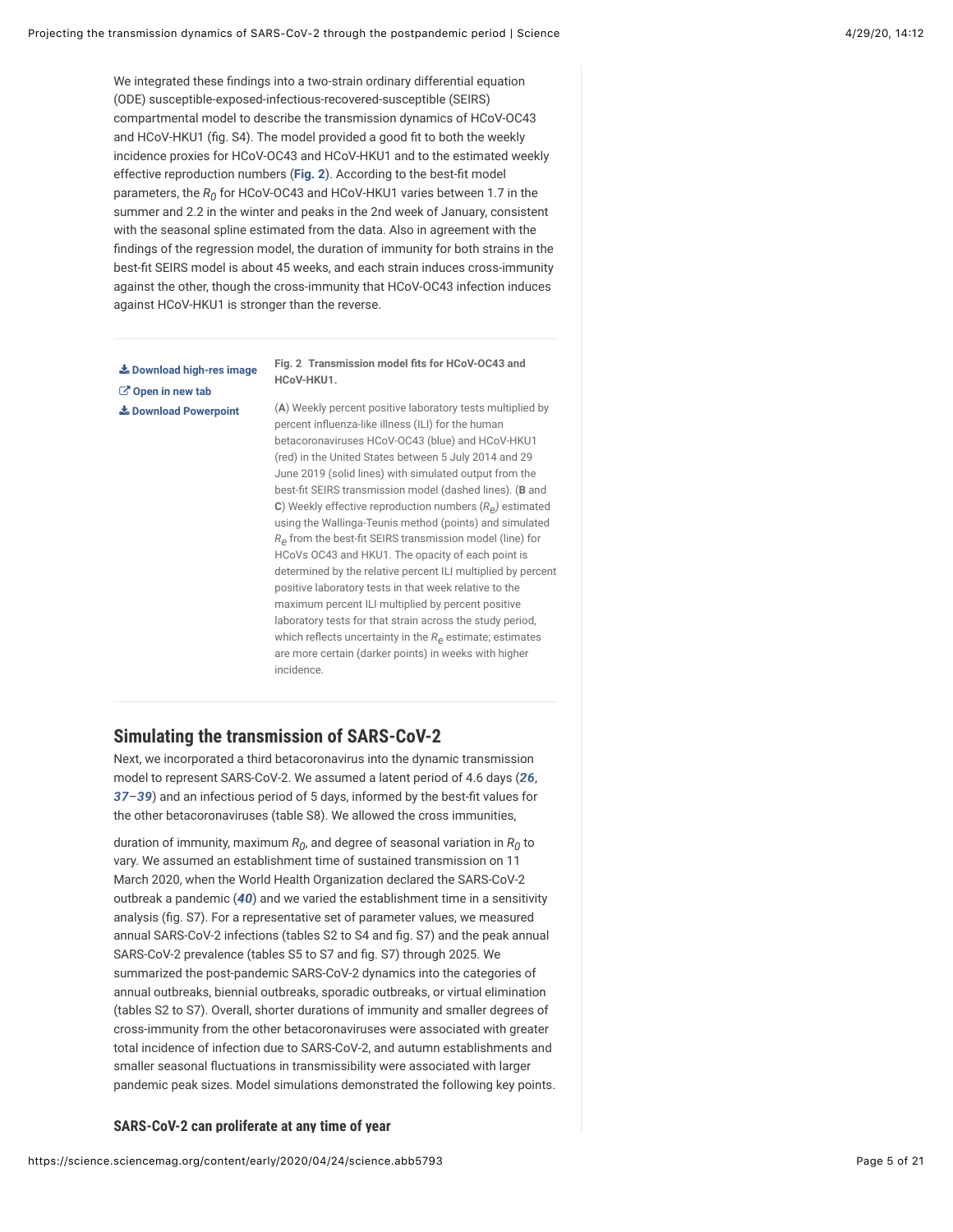**SARS-CoV-2 can proliferate at any time of year**

In all modeled scenarios, SARS-CoV-2 was capable of producing a substantial outbreak regardless of establishment time. Winter/spring establishments favored outbreaks with lower peaks, while autumn/winter establishments led to more acute outbreaks (tables S2 to S4 and fig. S7). The five-year cumulative incidence proxies were comparable for all establishment times (tables S2 to S4).

#### **If immunity to SARS-CoV-2 is not permanent, it will likely enter into regular circulation**

Much like pandemic influenza, many scenarios lead to SARS-CoV-2 entering into [long-term circulation alongside the other human betacoronaviruses \(e.g.,](#page-5-0) **Fig. 3,** A and B), possibly in annual, biennial, or sporadic patterns over the next five years (tables S2 to S4). Short-term immunity (on the order of 40 weeks, similar to HCoV-OC43 and HCoV-HKU1) favors the establishment of annual SARS-CoV-2 outbreaks, while longer-term immunity (two years) favors biennial outbreaks.

<span id="page-5-0"></span>**[Download high-res image](https://science.sciencemag.org/content/sci/early/2020/04/24/science.abb5793/F3.large.jpg?download=true) [Open in new tab](https://science.sciencemag.org/content/sci/early/2020/04/24/science.abb5793/F3.large.jpg) [Download Powerpoint](https://science.sciencemag.org/highwire/powerpoint/743721)**

**Fig. 3 Invasion scenarios for SARS-CoV-2 in temperate regions.**

These plots depict the prevalence of SARS-CoV-2 (black, cases per 1,000 people), HCoV-OC43 (blue, % positive multiplied by % ILI), and HCoV-HKU1 (red, % positive multiplied by % ILI) for a representative set of possible pandemic and post-pandemic scenarios. The scenarios were obtained by varying the cross immunity between SARS-CoV-2 and HCoVs OC43/HKU1  $(\chi_{3}\chi)$  and vice-versa (χχ $_3$ ), the duration of SARS-CoV-2 immunity (1/σ $_3$ ), and the seasonal variation in  $R_0$  ( $\it f$ ), assuming an epidemic establishment time of 11 March 2020 (depicted as a vertical grey bar). Parameter values used to generate each plot are listed below; all other parameters were held at the values listed in table S8.  $(A)$  A short duration  $(1/\sigma_3 = 40$ weeks) of SARS-CoV-2 immunity could yield annual SARS-CoV-2 outbreaks. (**B**) Longer-term SARS-CoV-2 immunity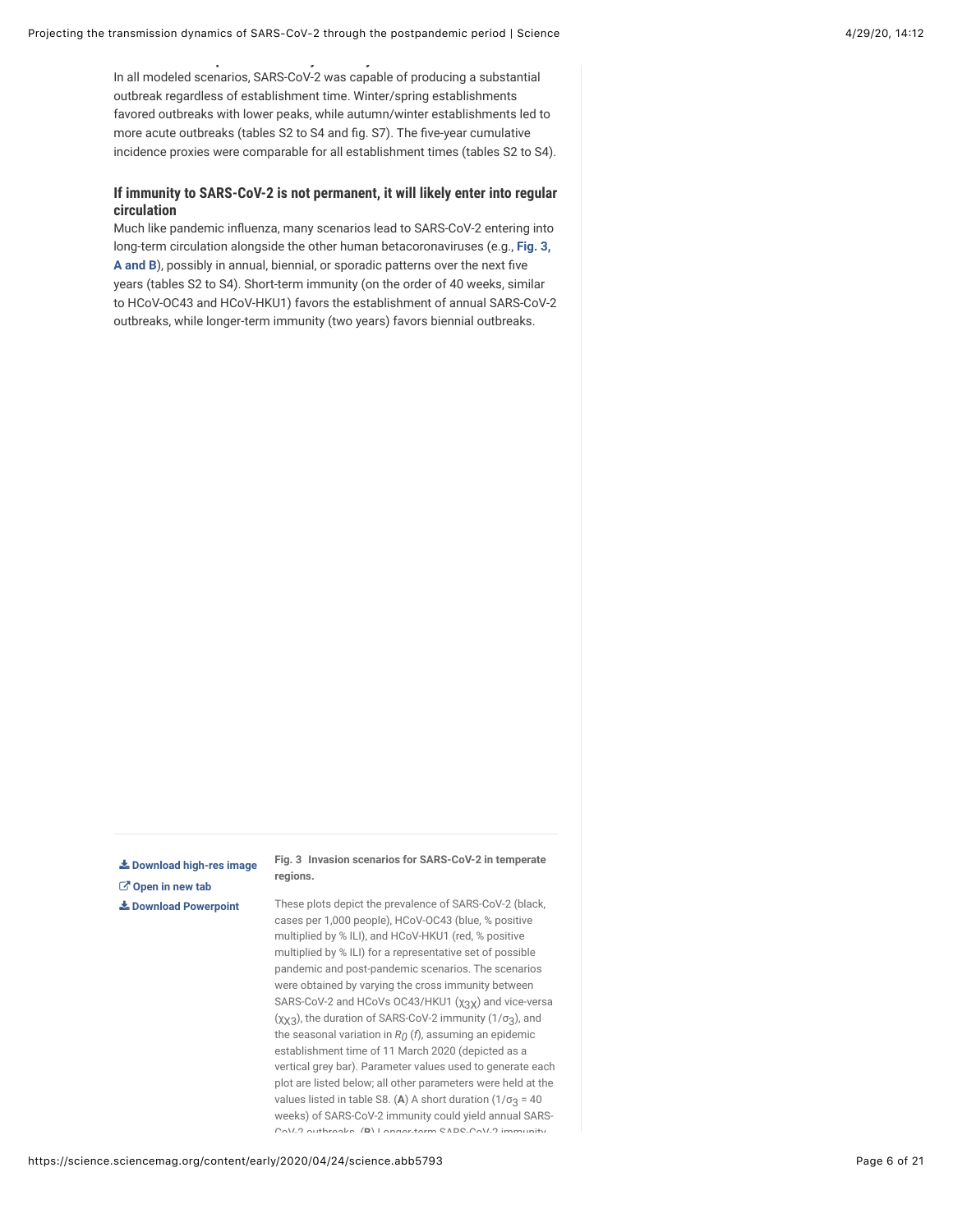CoV-2 outbreaks. (**B**) Longer-term SARS-CoV-2 immunity  $(1/\sigma_3 = 104$  weeks) could yield biennial outbreaks, possibly with smaller outbreaks in the intervening years. (**C**) Higher seasonal variation in transmission (*f* = 0.4) would reduce the peak size of the invasion wave, but could lead to more severe wintertime outbreaks thereafter [compare with  $(B)$ ]. (**D**) Long-term immunity  $(1/\sigma_3 =$ infinity) to SARS-CoV-2 could lead to elimination of the virus. (**E**) However, a resurgence of SARS-CoV-2 could occur as late as 2024 after a period of apparent elimination if the duration of immunity is intermediate (1/ σ $_3$  = 104 weeks) and if HCoVs OC43/HKU1 impart intermediate cross immunity against SARS-CoV-2 (χ $3\chi$  = 0.3). (A)  $\chi_{3X}$  = 0.3,  $\chi_{X3}$  = 0, 1/σ<sub>3</sub> = 40 weeks, *f* = 0.2. (B) *x*<sub>3</sub>*x* = 0.7, *xx*<sub>3</sub> = 0, 1/σ<sub>3</sub> = 104 weeks, *f* = 0.2. (C) *χ*<sub>3</sub>*χ* = 0.7, *χ*χ3 = 0, 1/σ<sub>3</sub> = 104 weeks, *f =* 0.4. (D) *χ*<sub>3</sub>χ = 0.7, *χχ*3 = 0, 1/*σ*<sub>3</sub> = infinity, *f* = 0.2. (E)  $\chi$ <sub>3</sub> $\chi$  = 0.3,  $\chi$  $\chi$ <sub>3</sub> = 0.3, 1/*σ*<sub>3</sub> = 104 weeks,  $f = \n 0.4$ 

#### **High seasonal variation in transmission leads to smaller peak incidence during the initial pandemic wave but larger recurrent wintertime outbreaks**

The amount of seasonal variation in SARS-CoV-2 transmission could differ between geographic locations, as for influenza ([12](#page-14-6)). The  $R_0$  for influenza in New York declines in the summer by about 40%, while in Florida the decline is closer to 20%, which aligns with the estimated decline in  $R_0$  for HCoV-OC43 and HCoV-HKU1 (table S8). A 40% summertime decline in  $R_0$  would reduce the unmitigated peak incidence of the initial SARS-CoV-2 pandemic wave. However, stronger seasonal forcing leads to a greater accumulation of susceptible individuals during periods of low transmission in the summer, leading to recurrent outbreaks with higher peaks in the post-pandemic period (**[Fig. 3C](#page-5-0)**).

#### If immunity to SARS-CoV-2 is permanent, the virus could disappear for five **or more years after causing a major outbreak**

Long-term immunity consistently led to effective elimination of SARS-CoV-2 and lower overall incidence of infection. If SARS-CoV-2 induces cross immunity against HCoV-OC43 and HCoV-HKU1, the incidence of all betacoronaviruses could decline and even virtually disappear (**[Fig. 3D](#page-5-0)**). The virtual elimination of HCoV-OC43 and HCoV-HKU1 would be possible if SARS-CoV-2 induced 70% cross immunity against them, which is the same estimated level of crossimmunity that HCoV-OC43 induces against HCoV-HKU1.

#### **Low levels of cross immunity from the other betacoronaviruses against SARS-CoV-2 could make SARS-CoV-2 appear to die out, only to resurge after a few years**

Even if SARS-CoV-2 immunity only lasts for two years, mild (30%) crossimmunity from HCoV-OC43 and HCoV-HKU1 could effectively eliminate the transmission of SARS-CoV-2 for up to three years before a resurgence in 2024, as long as SARS-CoV-2 does not fully die out (**[Fig. 3E](#page-5-0)**).

<span id="page-6-1"></span>To illustrate these scenarios (**[Fig. 3](#page-5-0)**), we used a maximum wintertime  $R_0$  of 2.2, informed by the estimated  $R_0$  for HCoV-OC43 and HCoV-HKU1 (table S8). This is a low but plausible estimate of the basic reproduction number for SARS-CoV-2 (**[41](#page-16-9)**). Increasing wintertime  $R_0$  to 2.6 leads to more intense outbreaks, but the qualitative range of scenarios remains similar (fig. S8).

# <span id="page-6-0"></span>**Assessing intervention scenarios during the initial pandemic wave**

Regardless of the post-pandemic transmission dynamics of SARS-CoV-2, urgent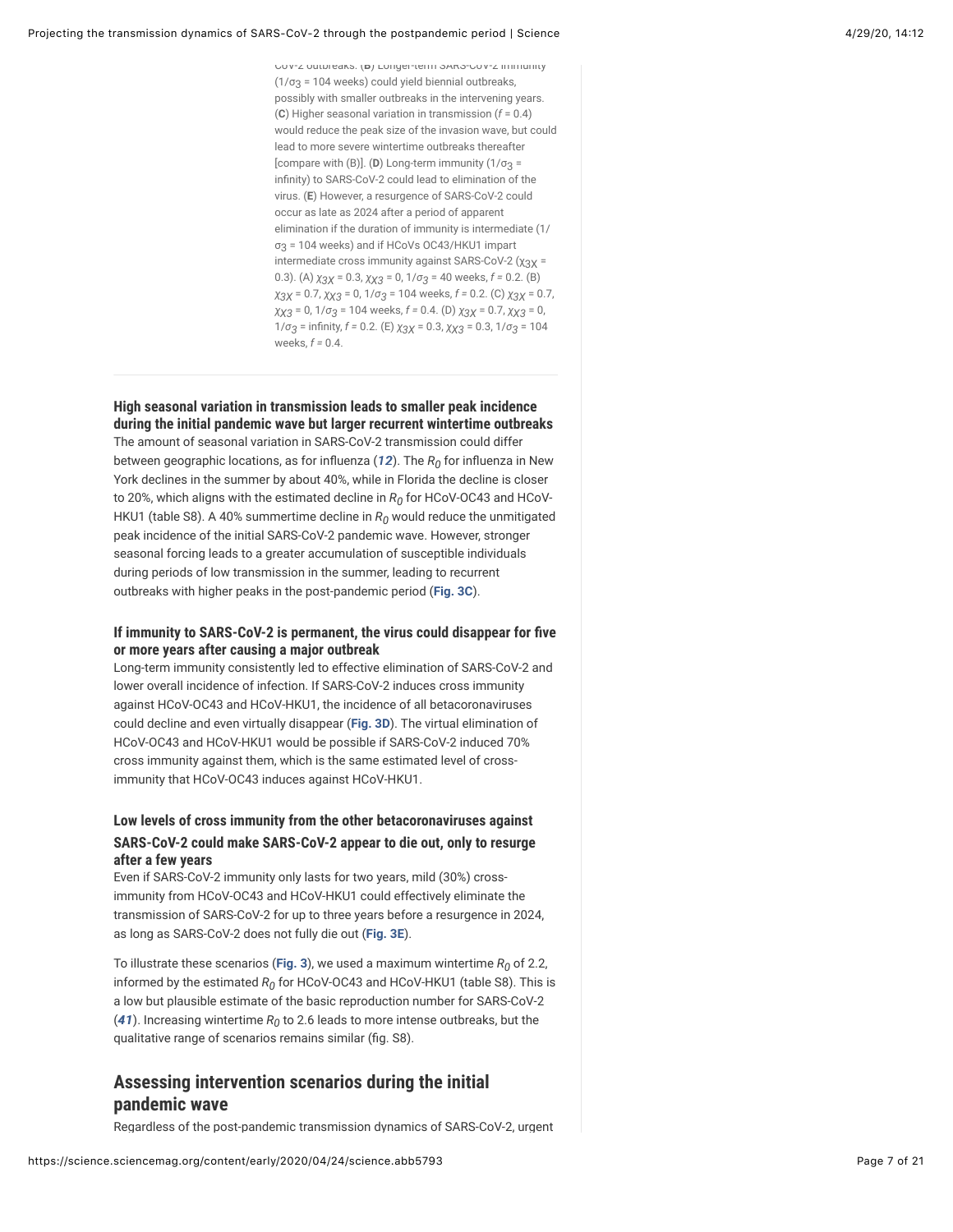measures are required to address the ongoing epidemic. Pharmaceutical treatments and vaccines may require months to years to develop and test, leaving non-pharmaceutical interventions (NPIs) as the only immediate means of curbing SARS-CoV-2 transmission. Social distancing measures have been adopted in many countries with widespread SARS-CoV-2 transmission. The necessary duration and intensity of these measures has yet to be characterized. To address this, we adapted the SEIRS transmission model (fig. S9) to capture moderate/mild/asymptomatic infections (95.6% of infections), infections that lead to hospitalization but not critical care (3.08% of infections), and infections that require critical care (1.32% of infections) (*[26](#page-15-7)*). We assumed the worst-case scenario of no cross-immunity from HCoV-OC43 and HCoV-HKU1 against SARS-CoV-2, which makes the SARS-CoV-2 model unaffected by the transmission dynamics of those viruses. Informed by the transmission model fits, we assumed a latent period of 4.6 days and an infectious period of 5 days, in agreement with estimates from other studies (*[26](#page-15-7)*). The mean duration of noncritical hospital stay was 8 days for those not requiring critical care and 6 days for those requiring critical care, and the mean duration of critical care was 10 days ( $26$ ). We varied the peak (wintertime)  $R_0$  between 2.2 and 2.6 and allowed the summertime  $R_0$  to vary between 60% (*i.e*. relatively strong seasonality) and 100% (*i.e.* no seasonality) of the wintertime  $R_0$ , guided by the inferred seasonal forcing for HCoV-OC43 and HCoV-HKU1 (table S8).

Regardless of the post-pandemic transmission dynamics of SARS-CoV-2, urgent

We used the open critical care capacity of the United States, 0.89 free beds per 10,000 adults, as a benchmark for critical care demand (*[2](#page-13-1)*). We simulated epidemic trajectories based on an epidemic establishment time of 11 March 2020. We simulated social distancing by reducing  $R_0$  by a fixed proportion, which ranged between 0 and 60%. We assessed 'one-time' social distancing interventions, for which  $R_0$  was reduced by up to 60% for a fixed duration of time (up to 20 weeks) or indefinitely starting two weeks after epidemic establishment. We also assessed intermittent social distancing measures, for which social distancing was turned 'on' when the prevalence of infection rose above a threshold and 'off' when it fell below a second, lower threshold, with the goal of keeping the number of critical care patients below 0.89 per 10,000 adults. An 'on' threshold of 35 cases per 10,000 people achieved this goal in both the seasonal and non-seasonal cases with wintertime  $R_0$  = 2.2. We chose 5  $\,$ cases per 10,000 adults as the 'off' threshold. These thresholds were chosen to qualitatively illustrate the intermittent intervention scenario; in practice, the thresholds will need to be tuned to local epidemic dynamics and hospital capacities. We performed a sensitivity analysis around these threshold values (figs. S10 and S11) to assess how they affected the duration and frequency of the interventions. We also implemented a model with extra compartments for

the latent period, infectious period, and each hospitalization period so that the waiting times in these states were gamma-distributed instead of exponentially distributed (see the supplementary materials and methods and figs. S16 and S17). Finally, we assessed the impact of doubling critical care capacity (and the associated on/off thresholds) on the frequency and overall duration of the social distancing measures.

We evaluated the impact of one-time social distancing efforts of varying effectiveness and duration on the peak and timing of the epidemic with and without seasonal forcing. When transmission was not subject to seasonal forcing, one-time social distancing measures reduced the epidemic peak size ([Fig. 4](#page-8-0) and fig. S12). Under all scenarios, there was a resurgence of infection when the simulated social distancing measures were lifted. However, longer and more stringent temporary social distancing did not always correlate with greater reductions in epidemic peak size. In the case of a 20-week period of social distancing with 60% reduction in  $R_0$ , for example (**[Fig. 4D](#page-8-0)**), the resurgence peak size was nearly the same as the peak size of the uncontrolled epidemic: the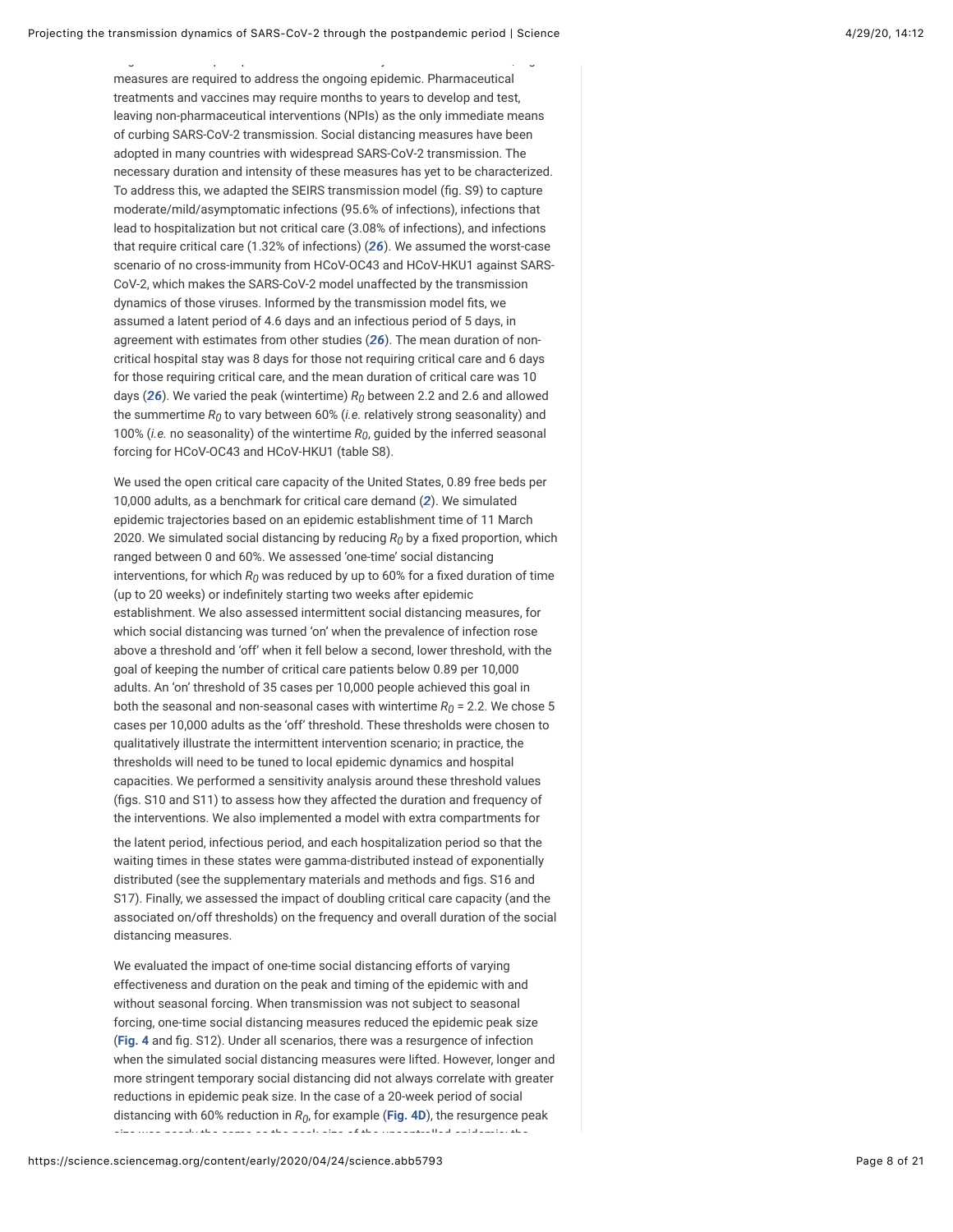size was nearly the same as the peak size of the uncontrolled epidemic: the social distancing was so effective that virtually no population immunity was built. The greatest reductions in peak size come from social distancing intensity and duration that divide cases approximately equally between peaks (*[42](#page-16-10)*).

<span id="page-8-0"></span>**[Download high-res image](https://science.sciencemag.org/content/sci/early/2020/04/24/science.abb5793/F4.large.jpg?download=true) [Open in new tab](https://science.sciencemag.org/content/sci/early/2020/04/24/science.abb5793/F4.large.jpg) [Download Powerpoint](https://science.sciencemag.org/highwire/powerpoint/743725)**

<span id="page-8-2"></span>**Fig. 4 One-time social distancing scenarios in the absence of seasonality.**

(**A** to **E**) Simulated prevalence of COVID-19 infections (solid) and critical COVID-19 cases (dashed) following establishment on 11 March 2020 with a period of social distancing (shaded blue region) instated two weeks later, with the duration of social distancing lasting (A) four weeks, (B) eight weeks, (C) twelve weeks, (D) twenty weeks, and  $(E)$  indefinitely. There is no seasonal forcing;  $R_0$  was held constant at 2.2 (see fig. S12 for  $R_0$  = 2.6). The effectiveness of social distancing varied from none to a 60% reduction in  $R_0$ . Cumulative infection sizes are depicted beside each prevalence plot (**F** to **J**) with the herd immunity threshold (horizontal black bar). Of the temporary distancing scenarios, long-term (20-week), moderately effective (20%-40%) social distancing yields the smallest overall peak and total outbreak size.

For simulations with seasonal forcing, the post-intervention resurgent peak could exceed the size of the unconstrained epidemic ([Fig. 5](#page-8-1) and fig. S13), both in terms of peak prevalence and in terms of total number infected. Strong social distancing maintained a high proportion of susceptible individuals in the population, leading to an intense epidemic when  $R_0$  rises in the late autumn and winter. None of the one-time interventions was effective in maintaining the prevalence of critical cases below the critical care capacity.

<span id="page-8-1"></span>**[Download high-res image](https://science.sciencemag.org/content/sci/early/2020/04/24/science.abb5793/F5.large.jpg?download=true) [Open in new tab](https://science.sciencemag.org/content/sci/early/2020/04/24/science.abb5793/F5.large.jpg) [Download Powerpoint](https://science.sciencemag.org/highwire/powerpoint/743719)**

**Fig. 5 One-time social distancing scenarios with seasonal transmission.**

(**A** to **E**) Simulated prevalence, assuming strong seasonal forcing (wintertime  $R_0$  = 2.2, summertime  $R_0$  = 1.3, or 40% decline), of COVID-19 infections (solid) and critical COVID-19 cases (dashed) following establishment on 11 March 2020 with a period of social distancing (shaded blue region) instated two weeks later, with the duration of social distancing lasting (A) four weeks, (B) eight weeks, (C) twelve weeks, (D) twenty weeks, and (E) indefinitely (see fig. S13 for a scenario with wintertime  $R_{0}$  = 2.6). The effectiveness of social distancing varied from none to a 60% reduction in  $R_0$ . Cumulative infection sizes are depicted beside each prevalence plot (**F** to **J**) with the herd immunity threshold (horizontal black bar). Preventing widespread infection during the summer can flatten and prolong the epidemic but can also lead to a high density of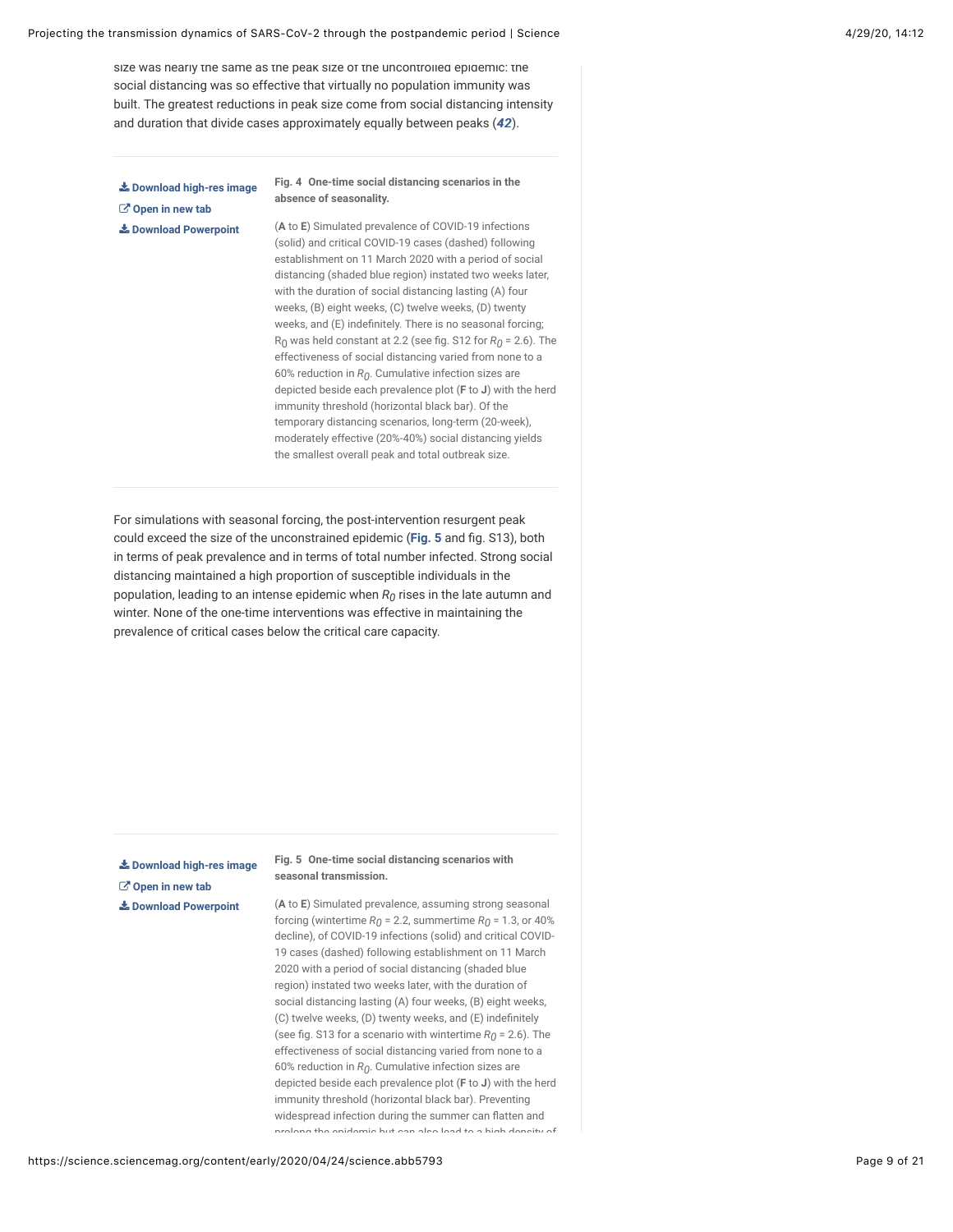prolong the epidemic but can also lead to a high density of susceptible individuals who could become infected in an intense autumn wave.

Intermittent social distancing could prevent critical care capacity from being exceeded ([Fig. 6](#page-9-1) and fig. S14). Due to the natural history of infection, there is an approximately 3-week lag between the start of social distancing and the peak critical care demand. When transmission is seasonally forced, summertime social distancing can be less frequent than when  $R_0$  remains constant at its maximal wintertime value throughout the year. The length of time between distancing measures increases as the epidemic continues, as the accumulation of immunity in the population slows the resurgence of infection. Under current critical care capacities, however, the overall duration of the SARS-CoV-2 epidemic could last into 2022, requiring social distancing measures to be in place between 25% (for wintertime  $R_0$  = 2 and seasonality; fig. S11A) and 75% (for wintertime  $R_0$  = 2.6 and no seasonality; fig. S9C) of that time. When the latent, infectious, and hospitalization periods are gamma-distributed, incidence rises more quickly, requiring a lower threshold for implementing distancing measures (25 cases per 10,000 individuals for  $R_0$  = 2.2 in our model) and more frequent interventions (fig. S16).

<span id="page-9-1"></span>**[Download high-res image](https://science.sciencemag.org/content/sci/early/2020/04/24/science.abb5793/F6.large.jpg?download=true) [Open in new tab](https://science.sciencemag.org/content/sci/early/2020/04/24/science.abb5793/F6.large.jpg) [Download Powerpoint](https://science.sciencemag.org/highwire/powerpoint/743729)**

**Fig. 6 Intermittent social distancing scenarios with current and expanded critical care capacity.**

SARS-Cov-2 prevalence (black curves) and critical cases (red curves) under intermittent social distancing (shaded blue regions) without seasonal forcing (**A** and **C**) and with seasonal forcing (**B** and **D**). Distancing yields a 60% reduction in  $R_0$ . Critical care capacity is depicted by the solid horizontal black bars, and the on/off thresholds for social distancing are depicted by the dashed horizontal lines. (A) and (B) are the scenarios with current US critical care capacity and (C) and (D) are the scenarios with double the current critical care capacity. The maximal wintertime  $R_{\textit{O}}$  is 2.2 and for the seasonal scenarios the summertime  $R_0$  is 1.3 (40% decline). Prevalence is in black and critical care cases are in red. To the right of each main plot (**E** to **H**), the proportion immune over time is depicted in green with the herd immunity threshold (horizontal black bar).

Increasing critical care capacity allowed population immunity to be accumulated more rapidly, reducing the overall duration of the epidemic and the total length of social distancing measures (**[Fig. 6, C and D](#page-9-1)**). While the frequency and duration of the social distancing measures was similar between the scenarios with current and expanded critical care capacity, the epidemic concluded by July 2022 and social distancing measures could be fully relaxed by early- to mid-[2021, depending again on the degree of seasonal forcing of transmission \(](#page-9-1)**Fig. 6, C and D**). Introducing a hypothetical treatment that halved the proportion of infections that required hospitalization had a similar effect as doubling critical care capacity (fig. S15).

## <span id="page-9-0"></span>**Discussion**

Here, we examined a range of likely SARS-CoV-2 transmission scenarios through 2025 and assessed non-pharmaceutical interventions that could mitigate the intensity of the current outbreak. If immunity to SARS-CoV-2 wanes in the same manner as related coronaviruses, recurrent wintertime outbreaks are likely to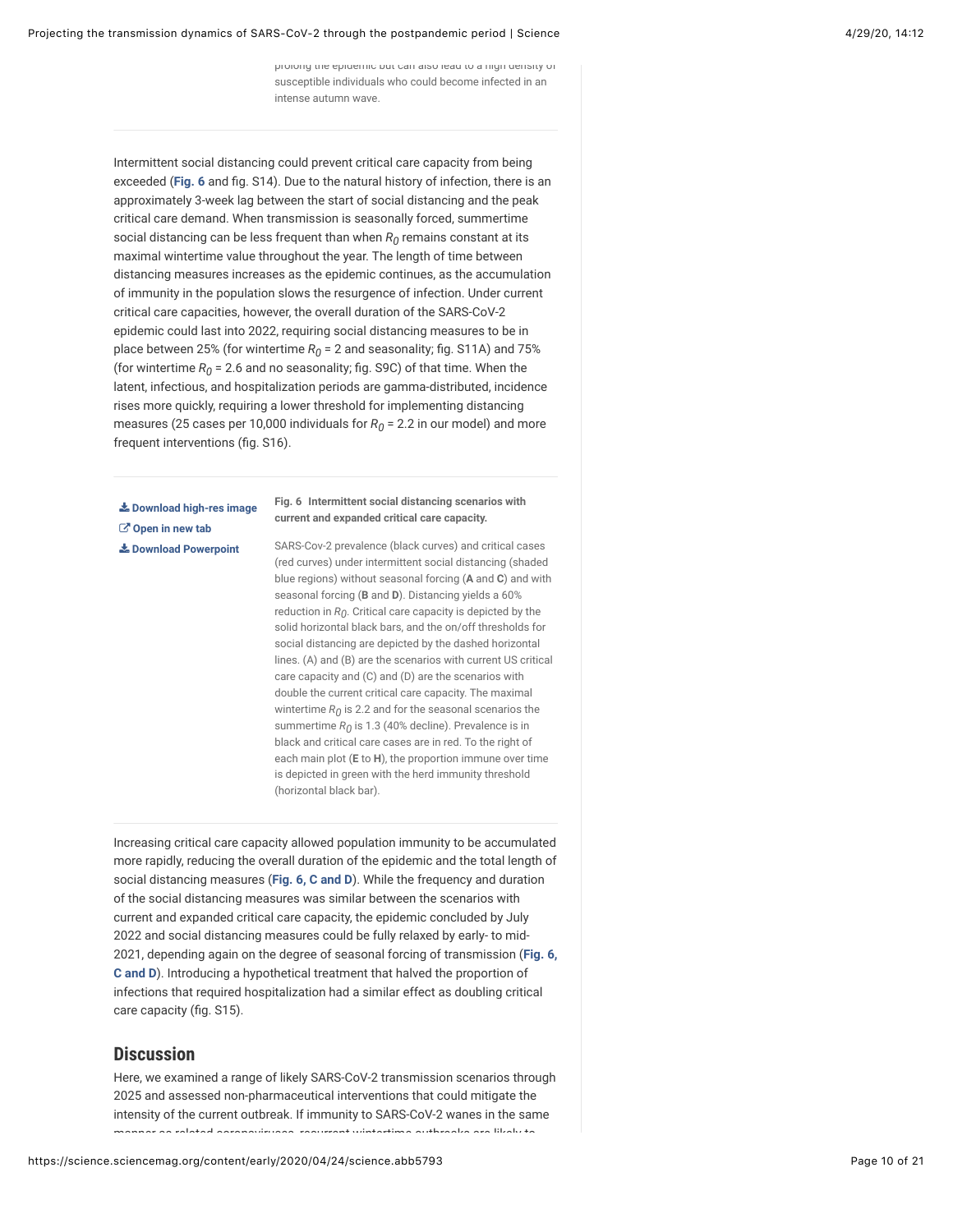manner as related coronaviruses, recurrent wintertime outbreaks are likely to occur in coming years. The total incidence of SARS-CoV-2 through 2025 will depend crucially on this duration of immunity and, to a lesser degree, on the amount of cross immunity that exists between HCoVs OC43/HKU1 and SARS-CoV-2. The intensity of the initial pandemic wave will depend fundamentally on the basic reproduction number at the time of epidemic establishment: if establishment occurs in the autumn when the reproduction number is rising, which could occur in countries that maintain epidemic control by contact tracing and quarantine through the summer, or if SARS-CoV-2 is not subject to the same summertime decline in transmissibility as HCoV-OC43 and HCoV-HKU1, then a high peak prevalence of infection is likely. One-time social distancing efforts may push the SARS-CoV-2 epidemic peak into the autumn, potentially exacerbating the load on critical care resources if there is increased wintertime transmissibility. Intermittent social distancing might maintain critical care demand within current thresholds, but widespread surveillance will be required to time the distancing measures correctly and avoid overshooting critical care capacity. New therapeutics, vaccines, or other interventions such as aggressive contact tracing and quarantine – impractical now in many places but more practical once case numbers have been reduced and testing scaled up (*[43](#page-16-11)*) – could alleviate the need for stringent social distancing to maintain control of the epidemic. In the absence of such interventions, surveillance and intermittent distancing (or sustained distancing if it is highly effective) may need to be maintained into 2022, which would present a substantial social and economic burden. To shorten the SARS-CoV-2 epidemic and ensure adequate care for the critically ill, increasing critical care capacity and developing additional interventions are urgent priorities. Meanwhile, serological testing is required to understand the extent and duration of immunity to SARS-CoV-2, which will help determine the post-pandemic dynamics of the virus. Sustained, widespread surveillance will be needed both in the short term to effectively implement intermittent social distancing measures and in the long term to assess the possibility of resurgences of SARS-CoV-2 infection, which could occur as late as 2025 even after a prolonged period of apparent elimination.

<span id="page-10-0"></span>Our observations are consistent with other predictions of how SARS-CoV-2 transmission might unfold and with assessments of the mitigation efforts that might be needed to curb the current outbreak. A modelling study using data from Sweden found that seasonal establishment of SARS-CoV-2 transmission is likely in the post-pandemic period (*[11](#page-14-5)*). Observational and modelling studies (*[2](#page-13-1)*, [26](#page-15-7)) that find that early implementation of strong social distancing is essential for controlling the spread of SARS-CoV-2 and that, in the absence of the development of new therapies or preventative measures, such as aggressive

case knding and quarantining (*[21](#page-15-2)*), intermittent distancing measures may be the only way to avoid overwhelming critical care capacity while building population immunity. The observation that strong, temporary social distancing can lead to especially large resurgences agrees with data from the 1918 influenza pandemic in the United States (*[44](#page-17-0)*), in which the size of the autumn 1918 peak of infection was inversely associated with that of a subsequent winter peak after interventions were no longer in place.

<span id="page-10-1"></span>Our study was subject to a variety of limitations. Only five seasons of observational data on coronaviruses were available, though the incidence patterns resemble those from 10 years of data from a hospital in Sweden (*[11](#page-14-5)*). We assumed that the spline coefficients were constant across all seasons though seasonal forcing likely differed from year to year based on underlying drivers. To keep the transmission model from becoming unreasonably complex, we assumed that there was no difference in the seasonal forcing, per-case force of infection, latent period, or infectious period across betacoronaviruses. However, our estimates for these values lie within the ranges of estimates from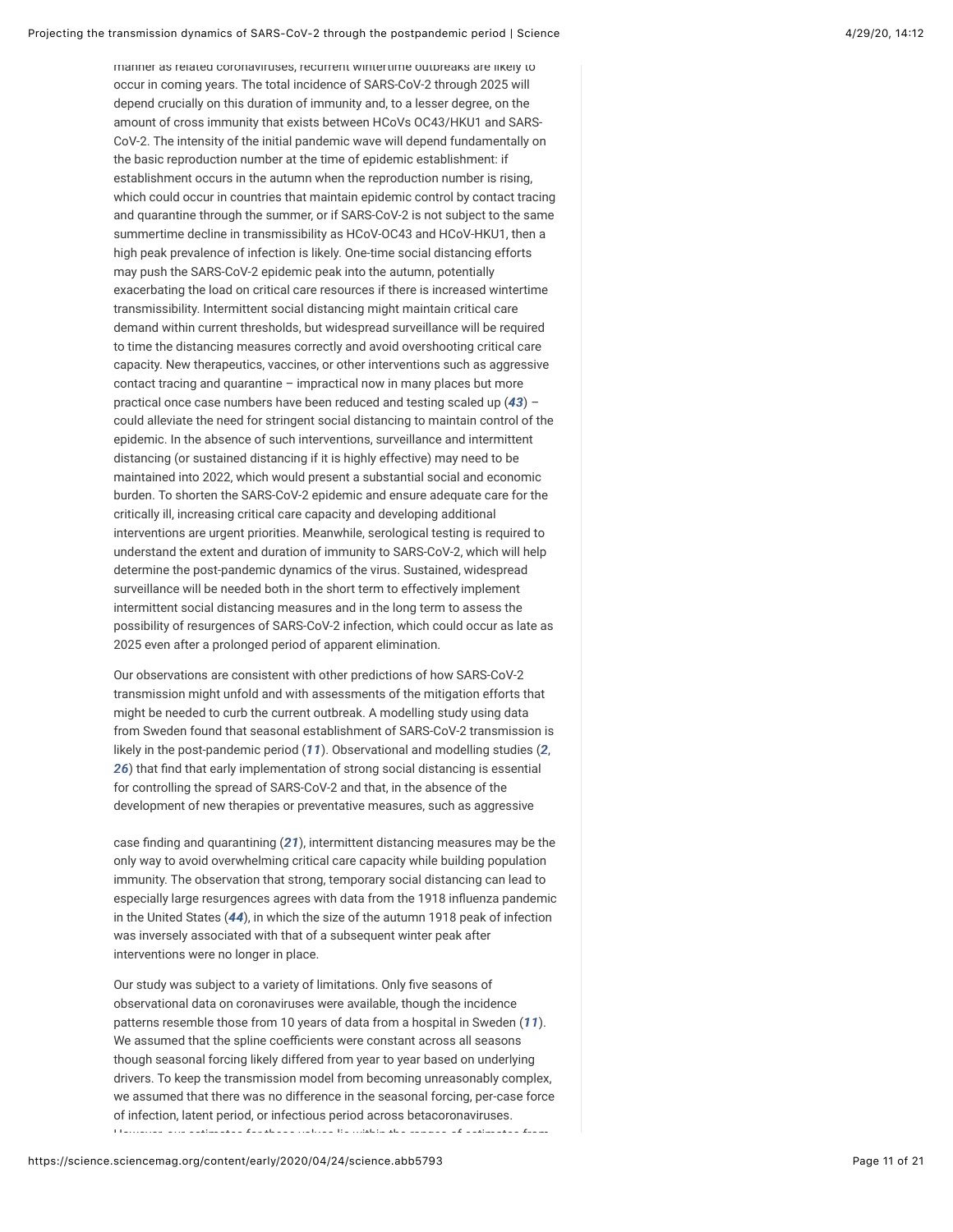<span id="page-11-0"></span>However, our estimates for these values lie within the ranges of estimates from the literature. Although disease dynamics may differ by age, we did not have sufficient data to parameterize an age-structured model. We also did not directly model any effect from the opening of schools, which could lead to an additional boost in transmission strength in the early autumn (*[45](#page-17-1)*). The transmission model is deterministic, so it cannot capture the possibility of SARS-CoV-2 extinction. It also does not incorporate geographic structure, so the possibility of spatially heterogeneous transmission cannot be assessed. The construction of spatially explicit models will become more feasible as more data on SARS-CoV-2 incidence becomes available; these will help determine whether there are differences in seasonal forcing between geographic locations, as for influenza (*[12](#page-14-6)*), and will also help to assess the possibility of epidemic extinction while accounting for re-introductions. The timing and strength of post-pandemic outbreaks may also depend on stochastic introductions from abroad, which can be assessed using more complex, global models.

We used percent test-positive multiplied by percent ILI to approximate coronavirus incidence up to a proportional constant; results were similar when using the raw number of positive tests and the raw percent positive as incidence proxies (fig. S1). While the percent test-positive multiplied by percent ILI has been shown to be one of the best available proxies for influenza incidence ([32](#page-16-1)), the conversion between this measure and true incidence of coronavirus infections is unclear, and so we do not make precise estimates of the overall coronavirus incidence. This conversion will undoubtedly depend on the particular population for which these estimates are being made. In a recent study, an estimated 4% of individuals with coronavirus sought medical care, and only a fraction of these were tested (*[46](#page-17-2)*). In addition, the method that we adopted to estimate the effective reproduction number depends on the serial interval distribution, which has not been well-studied for commonly circulating human coronaviruses; we used the best-available evidence from SARS-CoV-1, the most closely related coronavirus to SARS-CoV-2.

<span id="page-11-2"></span><span id="page-11-1"></span>Our findings generalize only to temperate regions, comprising 60% of the world's population (*[47](#page-17-3)*), and the size and intensity of outbreaks could be further modulated by differences in average interpersonal contact rates by location and the timing and effectiveness of non-pharmaceutical and pharmaceutical interventions. The transmission dynamics of respiratory illnesses in tropical regions can be much more complex. However, we expect that if post-pandemic transmission of SARS-CoV-2 does take hold in temperate regions, there will also be continued transmission in tropical regions seeded by the seasonal outbreaks to the north and south. With such reseeding, long-term disappearance of any strain becomes less likely (*[48](#page-17-4)*), but according to our model the effective

<span id="page-11-3"></span>reproductive number of SARS-CoV-2 remains below 1 during most of each period when that strain disappears, meaning that reseeding would shorten these disappearances only modestly.

<span id="page-11-5"></span><span id="page-11-4"></span>Our findings indicate key data required to know how the current SARS-CoV-2 outbreak will unfold. Most crucially, serological studies could indicate the extent of population immunity, whether immunity wanes, and at what rate. In our model, this rate is the key modulator of the total SARS-CoV-2 incidence in the coming years. While long-lasting immunity would lead to lower overall incidence of infection, it would also complicate vaccine efficacy trials by contributing to low case numbers when those trials are conducted, as occurred with Zika virus (*[49](#page-17-5)*). In our assessment of control measures in the initial pandemic period, we assumed that SARS-CoV-2 infection induces immunity that lasts for at least two years, but social distancing measures may need to be extended if SARS-CoV-2 immunity wanes more rapidly. In addition, if serological data reveals the existence of many undocumented asymptomatic infections that lead to immunity (*[50](#page-17-6)*), less social distancing may be required. Serology could also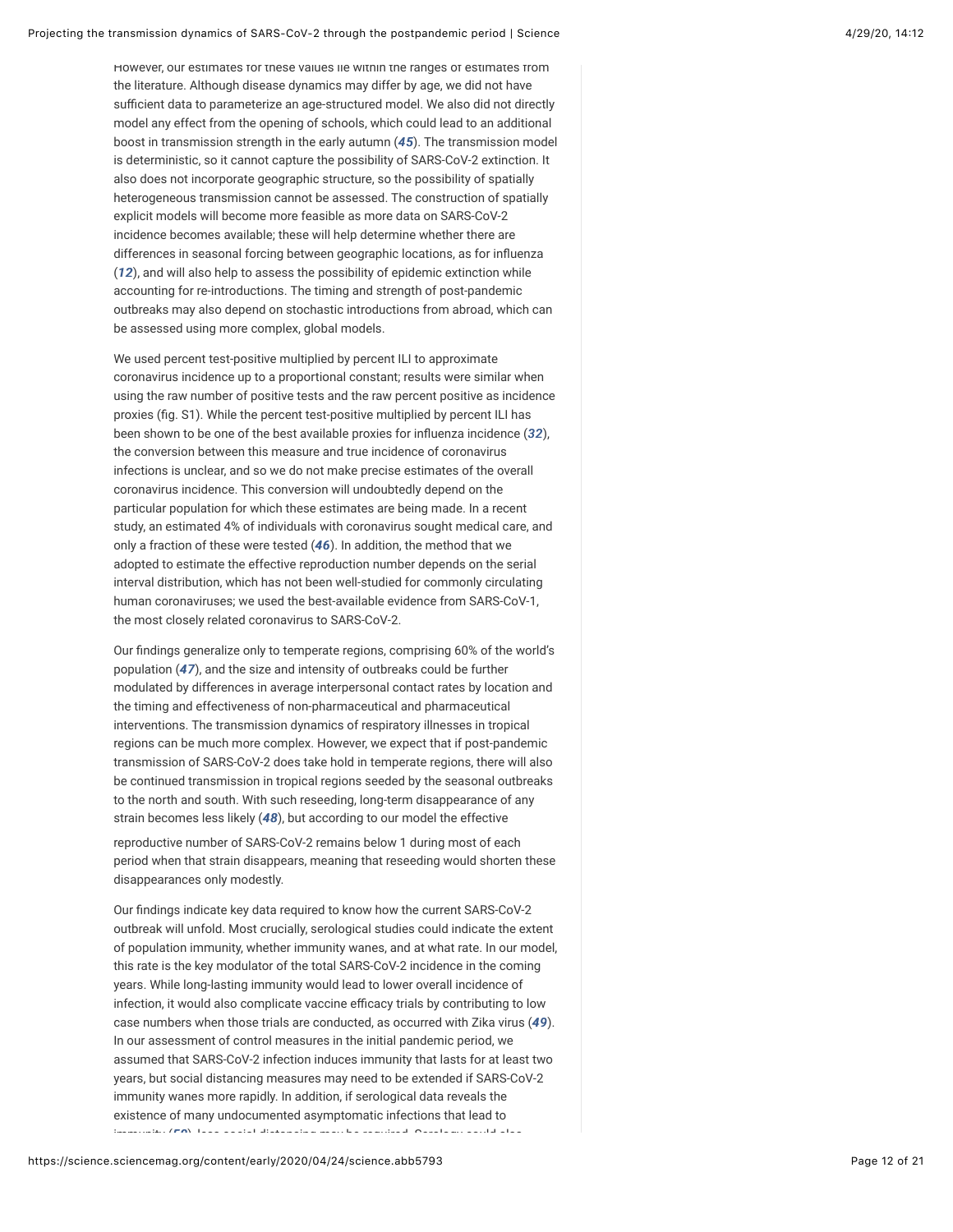immunity (*[50](#page-17-6)*), less social distancing may be required. Serology could also indicate whether cross-immunity exists between SARS-CoV-2, HCoV-OC43, and HCoV-HKU1, which could affect the post-pandemic transmission of SARS-CoV-2. We anticipate that such cross-immunity would lessen the intensity of SARS-CoV-2 outbreaks, though some speculate that antibody-dependent enhancement (ADE) induced by prior coronavirus infection may increase susceptibility to SARS-CoV-2 and exacerbate the severity of infection (*[51](#page-17-7)*, *[52](#page-17-8)*). At present, there is limited data describing ADE between coronaviruses, but if it does exist it may promote the cocirculation of betacoronavirus strains.

<span id="page-12-1"></span><span id="page-12-0"></span>To implement intermittent social distancing, it will be necessary to carry out widespread viral testing for surveillance to monitor when the prevalence thresholds that trigger the beginning or end of distancing have been crossed. Without such surveillance, critical care bed availability might be used as a proxy for prevalence, but this metric is far from optimal since the lag between distancing and peak critical care demand could lead to frequent overrunning of critical care resources. Critical care resources are also at greater risk of being overrun if the infectious, latent, and hospitalized periods follow peaked distributions (*e.g.* gamma versus exponential). Measuring the distributions of these times, and not just their means, will help to set more effective thresholds for distancing interventions. Under some circumstances, intense social distancing may be able to reduce the prevalence of COVID-19 enough to warrant a shift in strategy to contact tracing and containment efforts, as has occurred in many parts of China (*[21](#page-15-2)*, *[23](#page-15-4)*, *[53](#page-17-9)*). Still, countries that have achieved this level of control of the outbreak should prepare for the possibility of substantial resurgences of infection and a return to social distancing measures, especially if seasonal forcing contributes to a rise in transmissibility in the winter. Moreover, a winter peak for COVID-19 would coincide with peak influenza incidence ([54](#page-17-10)), further straining health care systems.

<span id="page-12-3"></span><span id="page-12-2"></span>Treatments or vaccines for SARS-CoV-2 would reduce the duration and intensity of social distancing required to maintain control of the epidemic. Treatments could reduce the proportion of infections that require critical care and could reduce the duration of infectiousness, which would both directly and indirectly (through a reduction in  $R_0$ ) reduce the demand for critical care resources. A vaccine would accelerate the accumulation of immunity in the population, reducing the overall length of the epidemic and averting infections that might have resulted in a need for critical care. Furthermore, if there have been many undocumented immunizing infections, the herd immunity threshold may be reached sooner than our models suggest. Still, SARS-CoV-2 has demonstrated an ability to challenge robust healthcare systems, and the development and widespread adoption of pharmaceutical interventions will take months at best,

so a period of sustained or intermittent social distancing will almost certainly be necessary.

In summary, the total incidence of COVID-19 illness over the next five years will depend critically upon whether or not it enters into regular circulation after the initial pandemic wave, which in turn depends primarily upon the duration of immunity that SARS-CoV-2 infection imparts. The intensity and timing of pandemic and post-pandemic outbreaks will depend on the time of year when widespread SARS-CoV-2 infection becomes established and, to a lesser degree, upon the magnitude of seasonal variation in transmissibility and the level of cross-immunity that exists between the betacoronaviruses. Social distancing strategies could reduce the extent to which SARS-CoV-2 infections strain health care systems. Highly-effective distancing could reduce SARS-CoV-2 incidence enough to make a strategy based on contact tracing and quarantine feasible, as in South Korea and Singapore. Less effective one-time distancing efforts may result in a prolonged single-peak epidemic, with the extent of strain on the healthcare system and the required duration of distancing depending on the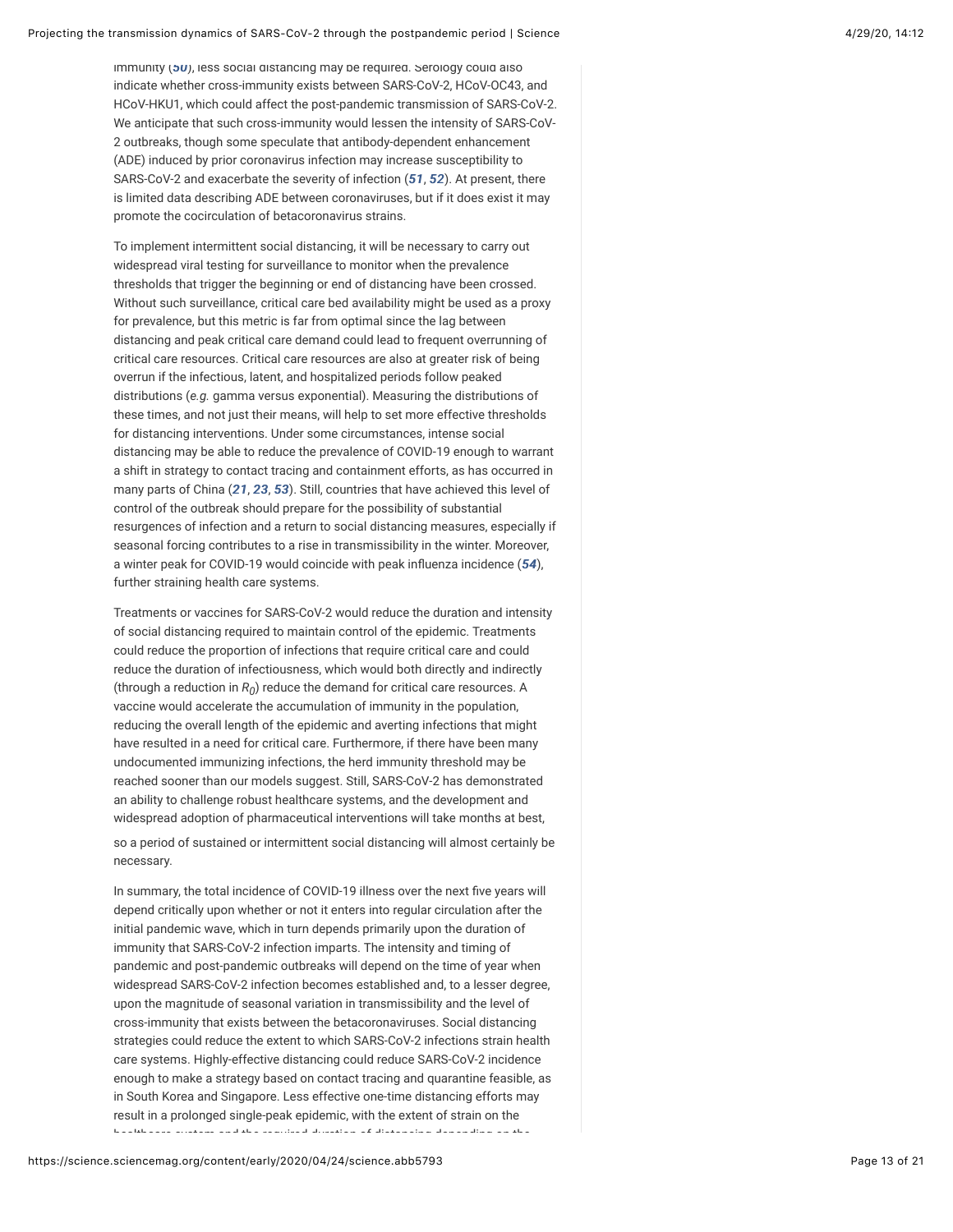<span id="page-13-6"></span>healthcare system and the required duration of distancing depending on the effectiveness. Intermittent distancing may be required into 2022 unless critical care capacity is increased substantially or a treatment or vaccine becomes available. The authors are aware that prolonged distancing, even if intermittent, is likely to have profoundly negative economic, social, and educational consequences. Our goal in modeling such policies is not to endorse them but to identify likely trajectories of the epidemic under alternative approaches, identify complementary interventions such as expanding ICU capacity and identifying treatments to reduce ICU demand, and to spur innovative ideas (*[55](#page-17-11)*) to expand the list of options to bring the pandemic under long-term control. Our model presents a variety of scenarios intended to anticipate possible SARS-CoV-2 transmission dynamics under specific assumptions. We do not take a position on the advisability of these scenarios given the economic burden that sustained distancing may impose, but we note the potentially catastrophic burden on the healthcare system that is predicted if distancing is poorly effective and/or not sustained for long enough. The model will have to be tailored to local conditions and updated as more accurate data become available. Longitudinal serological studies are urgently required to determine the extent and duration of immunity to SARS-CoV-2, and epidemiological surveillance should be maintained in the coming years to anticipate the possibility of resurgence.

## <span id="page-13-4"></span>**Supplementary Materials**

**[science.sciencemag.org/cgi/content/full/science.abb5793/DC1](https://science.sciencemag.org/cgi/content/full/science.abb5793/DC1)**

Materials and Methods

Figs. S1 to S17

Tables S1 to S8

<span id="page-13-8"></span><span id="page-13-7"></span>References (*[58](#page-17-12)*–*[62](#page-18-0)*)

MDAR Reproducibility Checklist

This is an open-access article distributed under the terms of the **Creative Commons Attribution license**[, which permits unrestricted use, distribution, and reproduction in](http://creativecommons.org/licenses/by/4.0/) any medium, provided the original work is properly cited.

## <span id="page-13-5"></span>**References and Notes**

<span id="page-13-0"></span>1. World Health Organization, *Coronavirus Disease 2019 (COVID-19) Situation Report –* **↵**

*66* (WHO, 2020); **[https://www.who.int/docs/default-source/coronaviruse/situation](https://www.who.int/docs/default-source/coronaviruse/situation-reports/20200326-sitrep-66-covid-19.pdf?sfvrsn=9e5b8b48_2)reports/20200326-sitrep-66-covid-19.pdf?sfvrsn=9e5b8b48\_2**. [Google Scholar](https://science.sciencemag.org/lookup/google-scholar?link_type=googlescholar&gs_type=article)

- <span id="page-13-1"></span>2. ← R. Li, C. Rivers, Q. Tan, M. B. Murray, E. Toner, M. Lipsitch, The demand for inpatient and ICU beds for COVID-19 in the US: lessons from Chinese cities. medRxiv 2020.03.09.20033241 [Preprint]. 16 March 2020; .doi:10.1101/2020.03.09.20033241 [Abstract/FREE Full Text](https://science.sciencemag.org/lookup/ijlink/YTozOntzOjQ6InBhdGgiO3M6MTQ6Ii9sb29rdXAvaWpsaW5rIjtzOjU6InF1ZXJ5IjthOjQ6e3M6ODoibGlua1R5cGUiO3M6NDoiQUJTVCI7czoxMToiam91cm5hbENvZGUiO3M6NzoibWVkcnhpdiI7czo1OiJyZXNpZCI7czoyMToiMjAyMC4wMy4wOS4yMDAzMzI0MXYyIjtzOjQ6ImF0b20iO3M6NDI6Ii9zY2kvZWFybHkvMjAyMC8wNC8yNC9zY2llbmNlLmFiYjU3OTMuYXRvbSI7fXM6ODoiZnJhZ21lbnQiO3M6MDoiIjt9) [Google Scholar](https://science.sciencemag.org/lookup/google-scholar?link_type=googlescholar&gs_type=article&q_txt=R.+Li%2C+C.+Rivers%2C+Q.+Tan%2C+M.+B.+Murray%2C+E.+Toner%2C+M.+Lipsitch%2C+The+demand+for+inpatient+and+ICU+beds+for+COVID-19+in+the+US%3A+lessons+from+Chinese+cities.+medRxiv+2020.03.09.20033241+%5BPreprint%5D.+16+March+2020%3B+.doi%3A10.1101%2F2020.03.09.20033241)
- 3. "'Not a wave, a tsunami.' Italy hospitals at virus limit," *AP NEWS*, 13 March 2020; **<https://apnews.com/a4497f31bf5dbc1ff263e4263fc9f69e>**. [Google Scholar](https://science.sciencemag.org/lookup/google-scholar?link_type=googlescholar&gs_type=article)
- <span id="page-13-2"></span>4. "COVID-19 infections rise in New York with peak weeks away." *AP NEWS*, 25 March **↵** 2020; **<https://apnews.com/7c7563cb82626a4042797c6aa6da260a>**. [Google Scholar](https://science.sciencemag.org/lookup/google-scholar?link_type=googlescholar&gs_type=article)
- <span id="page-13-3"></span>5. **←** D. L. Heymann, J. S. Mackenzie, M. Peiris, SARS legacy: Outbreak reporting is expected and respected. *Lancet* **381**, 779–781 (2013). doi:10.1016/S0140- 6736(13)60185-3pmid:23668493 [CrossRef](https://science.sciencemag.org/lookup/external-ref?access_num=10.1016/S0140-6736(13)60185-3&link_type=DOI) [PubMed](https://science.sciencemag.org/lookup/external-ref?access_num=23668493&link_type=MED&atom=%2Fsci%2Fearly%2F2020%2F04%2F24%2Fscience.abb5793.atom) [Web of Science](https://science.sciencemag.org/lookup/external-ref?access_num=000316060600005&link_type=ISI) [Google Scholar](https://science.sciencemag.org/lookup/google-scholar?link_type=googlescholar&gs_type=article&author%5B0%5D=D.%20L.+Heymann&author%5B1%5D=J.%20S.+Mackenzie&author%5B2%5D=M.+Peiris&title=SARS+legacy:+Outbreak+reporting+is+expected+and+respected&publication_year=2013&journal=Lancet&volume=381&pages=779-781)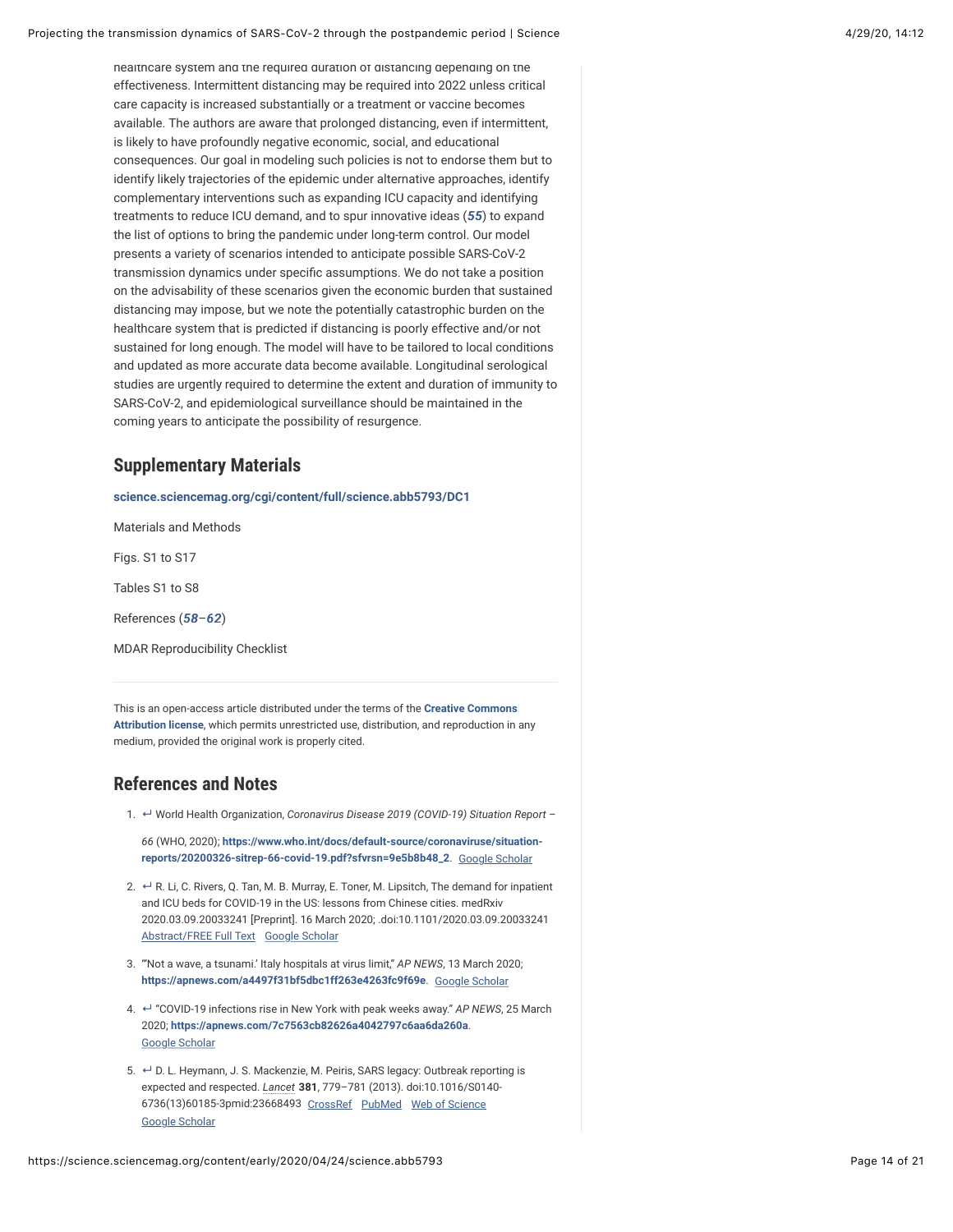- <span id="page-14-0"></span>6. <sup>←</sup> Centers for Disease Control and Prevention, *Transcript for the CDC Telebriefing Update on COVID-19* (CDC, 2020); **[https://www.cdc.gov/media/releases/2020/t0225-](https://www.cdc.gov/media/releases/2020/t0225-cdc-telebriefing-covid-19.html)** cdc-telebriefing-covid-19.html. [Google Scholar](https://science.sciencemag.org/lookup/google-scholar?link_type=googlescholar&gs_type=article)
- <span id="page-14-1"></span>7. ↵ P. S. Wikramaratna, M. Sandeman, M. Recker, S. Gupta, The antigenic evolution of inbuenza: Drift or thrift? *Philos. Trans. R. Soc. B Biol. Sci.* **368**, 20120200 (2013). doi:10.1098/rstb.2012.0200pmid:23382423 [CrossRef](https://science.sciencemag.org/lookup/external-ref?access_num=10.1098/rstb.2012.0200&link_type=DOI) [PubMed](https://science.sciencemag.org/lookup/external-ref?access_num=23382423&link_type=MED&atom=%2Fsci%2Fearly%2F2020%2F04%2F24%2Fscience.abb5793.atom) [Google Scholar](https://science.sciencemag.org/lookup/google-scholar?link_type=googlescholar&gs_type=article&author%5B0%5D=P.%20S.+Wikramaratna&author%5B1%5D=M.+Sandeman&author%5B2%5D=M.+Recker&author%5B3%5D=S.+Gupta&title=The+antigenic+evolution+of+influenza:+Drift+or+thrift?&publication_year=2013&journal=Philos.+Trans.+R.+Soc.+B+Biol.+Sci.&volume=368)
- <span id="page-14-2"></span>8. ← L. Vijgen, E. Keyaerts, E. Moës, I. Thoelen, E. Wollants, P. Lemey, A.-M. Vandamme, M. Van Ranst, Complete genomic sequence of human coronavirus OC43: Molecular clock analysis suggests a relatively recent zoonotic coronavirus transmission event. *J. Virol.* **79**, 1595–1604 (2005). doi:10.1128/JVI.79.3.1595-1604.2005pmid:15650185 [Abstract/FREE Full Text](https://science.sciencemag.org/lookup/ijlink/YTozOntzOjQ6InBhdGgiO3M6MTQ6Ii9sb29rdXAvaWpsaW5rIjtzOjU6InF1ZXJ5IjthOjQ6e3M6ODoibGlua1R5cGUiO3M6NDoiQUJTVCI7czoxMToiam91cm5hbENvZGUiO3M6MzoianZpIjtzOjU6InJlc2lkIjtzOjk6Ijc5LzMvMTU5NSI7czo0OiJhdG9tIjtzOjQyOiIvc2NpL2Vhcmx5LzIwMjAvMDQvMjQvc2NpZW5jZS5hYmI1NzkzLmF0b20iO31zOjg6ImZyYWdtZW50IjtzOjA6IiI7fQ==) [Google Scholar](https://science.sciencemag.org/lookup/google-scholar?link_type=googlescholar&gs_type=article&author%5B0%5D=L.+Vijgen&author%5B1%5D=E.+Keyaerts&author%5B2%5D=E.+Mo%C3%ABs&author%5B3%5D=I.+Thoelen&author%5B4%5D=E.+Wollants&author%5B5%5D=P.+Lemey&author%5B6%5D=A.-M.+Vandamme&author%5B7%5D=M.+Van%20Ranst&title=Complete+genomic+sequence+of+human+coronavirus+OC43:+Molecular+clock+analysis+suggests+a+relatively+recent+zoonotic+coronavirus+transmission+event&publication_year=2005&journal=J.+Virol.&volume=79&pages=1595-1604)
- <span id="page-14-3"></span>9. ← S. Su, G. Wong, W. Shi, J. Liu, A. C. K. Lai, J. Zhou, W. Liu, Y. Bi, G. F. Gao, Epidemiology, genetic recombination, and pathogenesis of coronaviruses. *Trends Microbiol.* **24**, 490–502 (2016). doi:10.1016/j.tim.2016.03.003pmid:27012512 [CrossRef](https://science.sciencemag.org/lookup/external-ref?access_num=10.1016/j.tim.2016.03.003&link_type=DOI) [PubMed](https://science.sciencemag.org/lookup/external-ref?access_num=27012512&link_type=MED&atom=%2Fsci%2Fearly%2F2020%2F04%2F24%2Fscience.abb5793.atom) [Google Scholar](https://science.sciencemag.org/lookup/google-scholar?link_type=googlescholar&gs_type=article&author%5B0%5D=S.+Su&author%5B1%5D=G.+Wong&author%5B2%5D=W.+Shi&author%5B3%5D=J.+Liu&author%5B4%5D=A.%20C.%20K.+Lai&author%5B5%5D=J.+Zhou&author%5B6%5D=W.+Liu&author%5B7%5D=Y.+Bi&author%5B8%5D=G.%20F.+Gao&title=Epidemiology,+genetic+recombination,+and+pathogenesis+of+coronaviruses&publication_year=2016&journal=Trends+Microbiol.&volume=24&pages=490-502)
- <span id="page-14-4"></span>10. ↔ M. E. Killerby, H. M. Biggs, A. Haynes, R. M. Dahl, D. Mustaquim, S. I. Gerber, J. T. Watson, Human coronavirus circulation in the United States 2014-2017. *J. Clin. Virol.* 101, 52-56 (2018). doi:10.1016/j.jcv.2018.01.019pmid:29427907 [CrossRef](https://science.sciencemag.org/lookup/external-ref?access_num=10.1016/j.jcv.2018.01.019&link_type=DOI) [PubMed](https://science.sciencemag.org/lookup/external-ref?access_num=29427907&link_type=MED&atom=%2Fsci%2Fearly%2F2020%2F04%2F24%2Fscience.abb5793.atom) [Google Scholar](https://science.sciencemag.org/lookup/google-scholar?link_type=googlescholar&gs_type=article&author%5B0%5D=M.%20E.+Killerby&author%5B1%5D=H.%20M.+Biggs&author%5B2%5D=A.+Haynes&author%5B3%5D=R.%20M.+Dahl&author%5B4%5D=D.+Mustaquim&author%5B5%5D=S.%20I.+Gerber&author%5B6%5D=J.%20T.+Watson&title=Human+coronavirus+circulation+in+the+United+States+2014-2017&publication_year=2018&journal=J.+Clin.+Virol.&volume=101&pages=52-56)
- <span id="page-14-5"></span>11. ← R. A. Neher, R. Dyrdak, V. Druelle, E. B. Hodcroft, J. Albert, Potential impact of seasonal forcing on a SARS-CoV-2 pandemic. *Swiss Med. Wkly.* **150**, w20224 (2020). doi:10.4414/smw.2020.20224pmid:32176808 [CrossRef](https://science.sciencemag.org/lookup/external-ref?access_num=10.4414/smw.2020.20224&link_type=DOI) [PubMed](https://science.sciencemag.org/lookup/external-ref?access_num=32176808&link_type=MED&atom=%2Fsci%2Fearly%2F2020%2F04%2F24%2Fscience.abb5793.atom) [Google Scholar](https://science.sciencemag.org/lookup/google-scholar?link_type=googlescholar&gs_type=article&author%5B0%5D=R.%20A.+Neher&author%5B1%5D=R.+Dyrdak&author%5B2%5D=V.+Druelle&author%5B3%5D=E.%20B.+Hodcroft&author%5B4%5D=J.+Albert&title=Potential+impact+of+seasonal+forcing+on+a+SARS-CoV-2+pandemic&publication_year=2020&journal=Swiss+Med.+Wkly.&volume=150)
- <span id="page-14-6"></span>12. ← J. Shaman, V. E. Pitzer, C. Viboud, B. T. Grenfell, M. Lipsitch, Absolute humidity and the seasonal onset of influenza in the continental United States. *PLOS Biol.* 8, e1000316 (2010). doi:10.1371/journal.pbio.1000316pmid:20186267 [CrossRef](https://science.sciencemag.org/lookup/external-ref?access_num=10.1371/journal.pbio.1000316&link_type=DOI) [PubMed](https://science.sciencemag.org/lookup/external-ref?access_num=20186267&link_type=MED&atom=%2Fsci%2Fearly%2F2020%2F04%2F24%2Fscience.abb5793.atom) [Google Scholar](https://science.sciencemag.org/lookup/google-scholar?link_type=googlescholar&gs_type=article&author%5B0%5D=J.+Shaman&author%5B1%5D=V.%20E.+Pitzer&author%5B2%5D=C.+Viboud&author%5B3%5D=B.%20T.+Grenfell&author%5B4%5D=M.+Lipsitch&title=Absolute+humidity+and+the+seasonal+onset+of+influenza+in+the+continental+United+States&publication_year=2010&journal=PLOS+Biol.&volume=8)
- 13. J. Shaman, E. Goldstein, M. Lipsitch, Absolute humidity and pandemic versus epidemic inbuenza. *Am. J. Epidemiol.* **173**, 127–135 (2011). doi:10.1093/aje/kwq347pmid:21081646 [CrossRef](https://science.sciencemag.org/lookup/external-ref?access_num=10.1093/aje/kwq347&link_type=DOI) [PubMed](https://science.sciencemag.org/lookup/external-ref?access_num=21081646&link_type=MED&atom=%2Fsci%2Fearly%2F2020%2F04%2F24%2Fscience.abb5793.atom) [Web of Science](https://science.sciencemag.org/lookup/external-ref?access_num=000285627500001&link_type=ISI) [Google Scholar](https://science.sciencemag.org/lookup/google-scholar?link_type=googlescholar&gs_type=article&author%5B0%5D=J.+Shaman&author%5B1%5D=E.+Goldstein&author%5B2%5D=M.+Lipsitch&title=Absolute+humidity+and+pandemic+versus+epidemic+influenza&publication_year=2011&journal=Am.+J.+Epidemiol.&volume=173&pages=127-135)
- <span id="page-14-7"></span>14. ↔ I. Chattopadhyay, E. Kiciman, J. W. Elliott, J. L. Shaman, A. Rzhetsky, Conjunction of factors triggering waves of seasonal inbuenza. *eLife* **7**, e30756 (2018). doi:10.7554/eLife.30756pmid:29485041 [CrossRef](https://science.sciencemag.org/lookup/external-ref?access_num=10.7554/eLife.30756&link_type=DOI) [PubMed](https://science.sciencemag.org/lookup/external-ref?access_num=29485041&link_type=MED&atom=%2Fsci%2Fearly%2F2020%2F04%2F24%2Fscience.abb5793.atom) [Google Scholar](https://science.sciencemag.org/lookup/google-scholar?link_type=googlescholar&gs_type=article&author%5B0%5D=I.+Chattopadhyay&author%5B1%5D=E.+Kiciman&author%5B2%5D=J.%20W.+Elliott&author%5B3%5D=J.%20L.+Shaman&author%5B4%5D=A.+Rzhetsky&title=Conjunction+of+factors+triggering+waves+of+seasonal+influenza&publication_year=2018&journal=eLife&volume=7)
- <span id="page-14-8"></span>15. ← K. A. Callow, H. F. Parry, M. Sergeant, D. A. Tyrrell, The time course of the immune response to experimental coronavirus infection of man. *Epidemiol. Infect.* **105**, 435–446 (1990). doi:10.1017/S0950268800048019pmid:2170159 [CrossRef](https://science.sciencemag.org/lookup/external-ref?access_num=10.1017/S0950268800048019&link_type=DOI) [PubMed](https://science.sciencemag.org/lookup/external-ref?access_num=2170159&link_type=MED&atom=%2Fsci%2Fearly%2F2020%2F04%2F24%2Fscience.abb5793.atom) [Google Scholar](https://science.sciencemag.org/lookup/google-scholar?link_type=googlescholar&gs_type=article&author%5B0%5D=K.%20A.+Callow&author%5B1%5D=H.%20F.+Parry&author%5B2%5D=M.+Sergeant&author%5B3%5D=D.%20A.+Tyrrell&title=The+time+course+of+the+immune+response+to+experimental+coronavirus+infection+of+man&publication_year=1990&journal=Epidemiol.+Infect.&volume=105&pages=435-446)
- <span id="page-14-9"></span>16. ← K.-H. Chan, J. F.-W. Chan, H. Tse, H. Chen, C. C.-Y. Lau, J.-P. Cai, A. K.-L. Tsang, X.

Xiao, K. K.-W. To, S. K.-P. Lau, P. C.-Y. Woo, B.-J. Zheng, M. Wang, K.-Y. Yuen, Crossreactive antibodies in convalescent SARS patients' sera against the emerging novel human coronavirus EMC (2012) by both immunofluorescent and neutralizing antibody tests. *J. Infect.* **67**, 130–140 (2013). doi:10.1016/j.jinf.2013.03.015pmid:23583636 [CrossRef](https://science.sciencemag.org/lookup/external-ref?access_num=10.1016/j.jinf.2013.03.015&link_type=DOI) [PubMed](https://science.sciencemag.org/lookup/external-ref?access_num=23583636&link_type=MED&atom=%2Fsci%2Fearly%2F2020%2F04%2F24%2Fscience.abb5793.atom) [Web of Science](https://science.sciencemag.org/lookup/external-ref?access_num=000320600300005&link_type=ISI) [Google Scholar](https://science.sciencemag.org/lookup/google-scholar?link_type=googlescholar&gs_type=article&author%5B0%5D=K.-H.+Chan&author%5B1%5D=J.%20F.-W.+Chan&author%5B2%5D=H.+Tse&author%5B3%5D=H.+Chen&author%5B4%5D=C.%20C.-Y.+Lau&author%5B5%5D=J.-P.+Cai&author%5B6%5D=A.%20K.-L.+Tsang&author%5B7%5D=X.+Xiao&author%5B8%5D=K.%20K.-W.+To&author%5B9%5D=S.%20K.-P.+Lau&author%5B10%5D=P.%20C.-Y.+Woo&author%5B11%5D=B.-J.+Zheng&author%5B12%5D=M.+Wang&author%5B13%5D=K.-Y.+Yuen&title=Cross-reactive+antibodies+in+convalescent+SARS+patients%E2%80%99+sera+against+the+emerging+novel+human+coronavirus+EMC+(2012)+by+both+immunofluorescent+and+neutralizing+antibody+tests&publication_year=2013&journal=J.+Infect.&volume=67&pages=130-140)

- <span id="page-14-10"></span>17. ← D. M. Patrick, M. Petric, D. M. Skowronski, R. Guasparini, T. F. Booth, M. Krajden, P. McGeer, N. Bastien, L. Gustafson, J. Dubord, D. Macdonald, S. T. David, L. F. Srour, R. Parker, A. Andonov, J. Isaac-Renton, N. Loewen, G. McNabb, A. McNabb, S.-H. Goh, S. Henwick, C. Astell, J. P. Guo, M. Drebot, R. Tellier, F. Plummer, R. C. Brunham, An outbreak of human coronavirus OC43 infection and serological cross-reactivity with SARS coronavirus. *Can. J. Infect. Dis. Med. Microbiol.* **17**, 330–336 (2006). doi:10.1155/2006/152612pmid:18382647 [CrossRef](https://science.sciencemag.org/lookup/external-ref?access_num=10.1155/2006/152612&link_type=DOI) [PubMed](https://science.sciencemag.org/lookup/external-ref?access_num=18382647&link_type=MED&atom=%2Fsci%2Fearly%2F2020%2F04%2F24%2Fscience.abb5793.atom) [Google Scholar](https://science.sciencemag.org/lookup/google-scholar?link_type=googlescholar&gs_type=article&author%5B0%5D=D.%20M.+Patrick&author%5B1%5D=M.+Petric&author%5B2%5D=D.%20M.+Skowronski&author%5B3%5D=R.+Guasparini&author%5B4%5D=T.%20F.+Booth&author%5B5%5D=M.+Krajden&author%5B6%5D=P.+McGeer&author%5B7%5D=N.+Bastien&author%5B8%5D=L.+Gustafson&author%5B9%5D=J.+Dubord&author%5B10%5D=D.+Macdonald&author%5B11%5D=S.%20T.+David&author%5B12%5D=L.%20F.+Srour&author%5B13%5D=R.+Parker&author%5B14%5D=A.+Andonov&author%5B15%5D=J.+Isaac-Renton&author%5B16%5D=N.+Loewen&author%5B17%5D=G.+McNabb&author%5B18%5D=A.+McNabb&author%5B19%5D=S.-H.+Goh&author%5B20%5D=S.+Henwick&author%5B21%5D=C.+Astell&author%5B22%5D=J.%20P.+Guo&author%5B23%5D=M.+Drebot&author%5B24%5D=R.+Tellier&author%5B25%5D=F.+Plummer&author%5B26%5D=R.%20C.+Brunham&title=An+outbreak+of+human+coronavirus+OC43+infection+and+serological+cross-reactivity+with+SARS+coronavirus&publication_year=2006&journal=Can.+J.+Infect.+Dis.+Med.+Microbiol.&volume=17&pages=330-336)
- <span id="page-14-11"></span>18. ← Z. Wu, J. M. McGoogan, Characteristics of and important lessons from the coronavirus disease 2019 (COVID-19) outbreak in China: Summary of a report of 72 314 cases from the Chinese Center for Disease Control and Prevention. *JAMA* **323**, 1239 (2020). doi:10.1001/jama.2020.2648pmid:32091533 [CrossRef](https://science.sciencemag.org/lookup/external-ref?access_num=10.1001/jama.2020.2648&link_type=DOI) [PubMed](https://science.sciencemag.org/lookup/external-ref?access_num=32091533&link_type=MED&atom=%2Fsci%2Fearly%2F2020%2F04%2F24%2Fscience.abb5793.atom) [Google Scholar](https://science.sciencemag.org/lookup/google-scholar?link_type=googlescholar&gs_type=article&author%5B0%5D=Z.+Wu&author%5B1%5D=J.%20M.+McGoogan&title=Characteristics+of+and+important+lessons+from+the+coronavirus+disease+2019+(COVID-19)+outbreak+in+China:+Summary+of+a+report+of+72+314+cases+from+the+Chinese+Center+for+Disease+Control+and+Prevention&publication_year=2020&journal=JAMA&volume=323)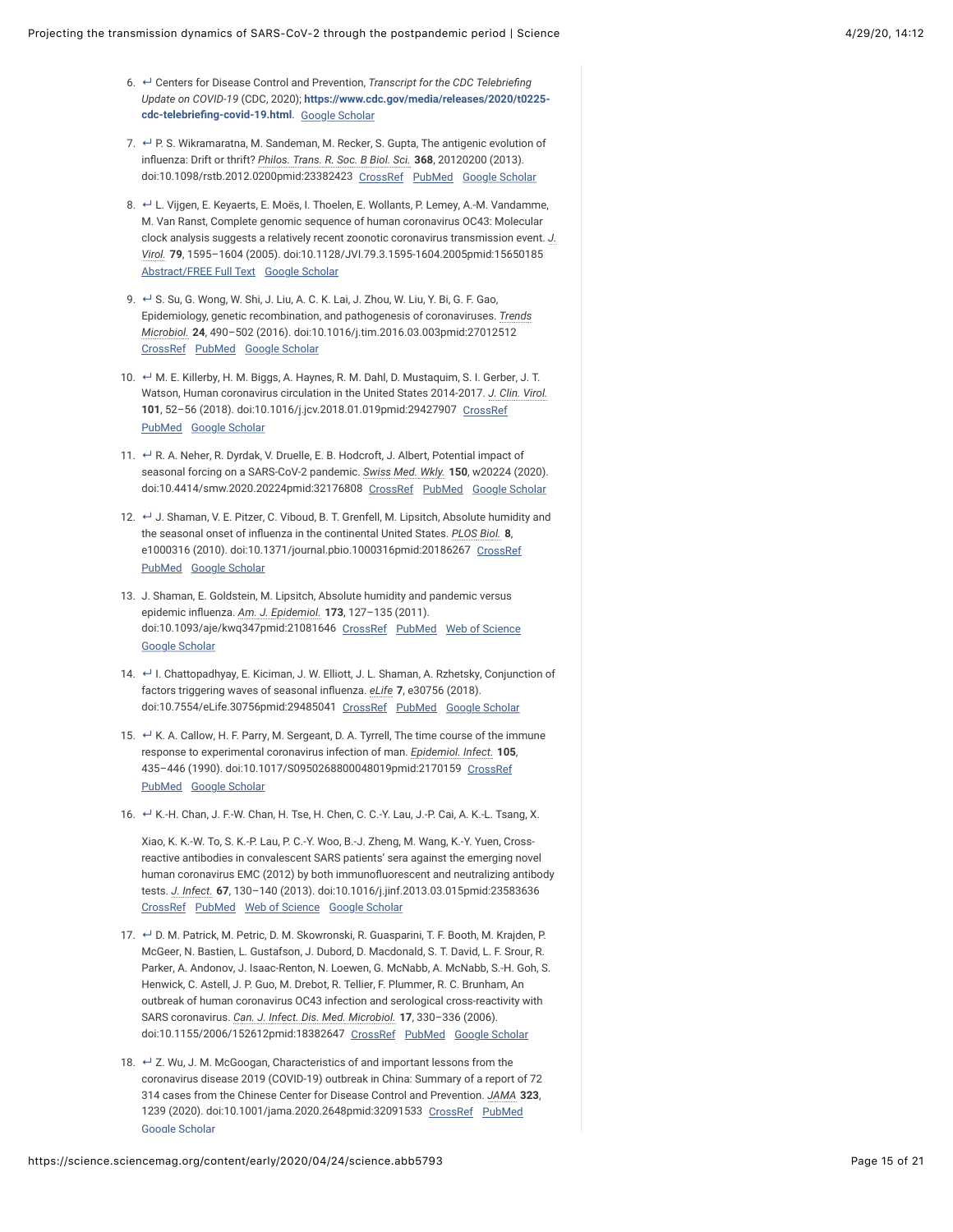<u>[Google Scholar](https://science.sciencemag.org/lookup/google-scholar?link_type=googlescholar&gs_type=article&author%5B0%5D=Z.+Wu&author%5B1%5D=J.%20M.+McGoogan&title=Characteristics+of+and+important+lessons+from+the+coronavirus+disease+2019+(COVID-19)+outbreak+in+China:+Summary+of+a+report+of+72+314+cases+from+the+Chinese+Center+for+Disease+Control+and+Prevention&publication_year=2020&journal=JAMA&volume=323)</u>

- <span id="page-15-0"></span>19. ↔ A. Hauser, M. J. Counotte, C. C. Margossian, G. Konstantinoudis, N. Low, C. L. Althaus, J. Riou, Estimation of SARS-CoV-2 mortality during the early stages of an epidemic: a modelling study in Hubei, China and northern Italy. medRxiv 2020.03.04.20031104 [Preprint]. 6 March 2020; .doi:10.1101/2020.03.04.20031104 [Abstract/FREE Full Text](https://science.sciencemag.org/lookup/ijlink/YTozOntzOjQ6InBhdGgiO3M6MTQ6Ii9sb29rdXAvaWpsaW5rIjtzOjU6InF1ZXJ5IjthOjQ6e3M6ODoibGlua1R5cGUiO3M6NDoiQUJTVCI7czoxMToiam91cm5hbENvZGUiO3M6NzoibWVkcnhpdiI7czo1OiJyZXNpZCI7czoyMToiMjAyMC4wMy4wNC4yMDAzMTEwNHYyIjtzOjQ6ImF0b20iO3M6NDI6Ii9zY2kvZWFybHkvMjAyMC8wNC8yNC9zY2llbmNlLmFiYjU3OTMuYXRvbSI7fXM6ODoiZnJhZ21lbnQiO3M6MDoiIjt9) [Google Scholar](https://science.sciencemag.org/lookup/google-scholar?link_type=googlescholar&gs_type=article&q_txt=A.+Hauser%2C+M.+J.+Counotte%2C+C.+C.+Margossian%2C+G.+Konstantinoudis%2C+N.+Low%2C+C.+L.+Althaus%2C+J.+Riou%2C+Estimation+of+SARS-CoV-2+mortality+during+the+early+stages+of+an+epidemic%3A+a+modelling+study+in+Hubei%2C+China+and+northern+Italy.+medRxiv+2020.03.04.20031104+%5BPreprint%5D.+6+March+2020%3B+.doi%3A10.1101%2F2020.03.04.20031104)
- <span id="page-15-1"></span>20. ← R. Verity, L. C. Okell, I. Dorigatti, P. Winskill, C. Whittaker, N. Imai, G. Cuomo-Dannenburg, H. Thompson, P. Walker, H. Fu, A. Dighe, J. Griffin, A. Cori, M. Baguelin, S. Bhatia, A. Boonyasiri, Z. M. Cucunuba, R. Fitzjohn, K. A. M. Gaythorpe, W. Green, A. Hamlet, W. Hinsley, D. Laydon, G. Nedjati-Gilani, S. Riley, S. van-Elsand, E. Volz, H. Wang, Y. Wang, X. Xi, C. Donnelly, A. Ghani, N. Ferguson, Estimates of the severity of COVID-19 disease. medRxiv 2020.03.09.20033357 [Preprint]. 13 March 2020; .doi:10.1101/2020.03.09.20033357 [Abstract/FREE Full Text](https://science.sciencemag.org/lookup/ijlink/YTozOntzOjQ6InBhdGgiO3M6MTQ6Ii9sb29rdXAvaWpsaW5rIjtzOjU6InF1ZXJ5IjthOjQ6e3M6ODoibGlua1R5cGUiO3M6NDoiQUJTVCI7czoxMToiam91cm5hbENvZGUiO3M6NzoibWVkcnhpdiI7czo1OiJyZXNpZCI7czoyMToiMjAyMC4wMy4wOS4yMDAzMzM1N3YxIjtzOjQ6ImF0b20iO3M6NDI6Ii9zY2kvZWFybHkvMjAyMC8wNC8yNC9zY2llbmNlLmFiYjU3OTMuYXRvbSI7fXM6ODoiZnJhZ21lbnQiO3M6MDoiIjt9) [Google Scholar](https://science.sciencemag.org/lookup/google-scholar?link_type=googlescholar&gs_type=article&q_txt=R.+Verity%2C+L.+C.+Okell%2C+I.+Dorigatti%2C+P.+Winskill%2C+C.+Whittaker%2C+N.+Imai%2C+G.+Cuomo-Dannenburg%2C+H.+Thompson%2C+P.+Walker%2C+H.+Fu%2C+A.+Dighe%2C+J.+Griffin%2C+A.+Cori%2C+M.+Baguelin%2C+S.+Bhatia%2C+A.+Boonyasiri%2C+Z.+M.+Cucunuba%2C+R.+Fitzjohn%2C+K.+A.+M.+Gaythorpe%2C+W.+Green%2C+A.+Hamlet%2C+W.+Hinsley%2C+D.+Laydon%2C+G.+Nedjati-Gilani%2C+S.+Riley%2C+S.+van-Elsand%2C+E.+Volz%2C+H.+Wang%2C+Y.+Wang%2C+X.+Xi%2C+C.+Donnelly%2C+A.+Ghani%2C+N.+Ferguson%2C+Estimates+of+the+severity+of+COVID-19+disease.+medRxiv+2020.03.09.20033357+%5BPreprint%5D.+13+March+2020%3B+.doi%3A10.1101%2F2020.03.09.20033357)
- <span id="page-15-2"></span>21. ← L. Ferretti, C. Wymant, M. Kendall, L. Zhao, A. Nurtay, L. Abeler-Dörner, M. Parker, D. Bonsall, C. Fraser, Quantifying SARS-CoV-2 transmission suggests epidemic control with digital contact tracing. *Science* eabb6936 (2020). doi:10.1126/science.abb6936pmid:32234805 [Abstract](https://science.sciencemag.org/lookup/ijlink/YTozOntzOjQ6InBhdGgiO3M6MTQ6Ii9sb29rdXAvaWpsaW5rIjtzOjU6InF1ZXJ5IjthOjQ6e3M6ODoibGlua1R5cGUiO3M6NDoiQUJTVCI7czoxMToiam91cm5hbENvZGUiO3M6Mzoic2NpIjtzOjU6InJlc2lkIjtzOjE3OiJzY2llbmNlLmFiYjY5MzZ2MiI7czo0OiJhdG9tIjtzOjQyOiIvc2NpL2Vhcmx5LzIwMjAvMDQvMjQvc2NpZW5jZS5hYmI1NzkzLmF0b20iO31zOjg6ImZyYWdtZW50IjtzOjA6IiI7fQ==) [Google Scholar](https://science.sciencemag.org/lookup/google-scholar?link_type=googlescholar&gs_type=article&author%5B0%5D=L.+Ferretti&author%5B1%5D=C.+Wymant&author%5B2%5D=M.+Kendall&author%5B3%5D=L.+Zhao&author%5B4%5D=A.+Nurtay&author%5B5%5D=L.+Abeler-D%C3%B6rner&author%5B6%5D=M.+Parker&author%5B7%5D=D.+Bonsall&author%5B8%5D=C.+Fraser&title=Quantifying+SARS-CoV-2+transmission+suggests+epidemic+control+with+digital+contact+tracing&publication_year=2020&journal=Science)
- <span id="page-15-3"></span>22. ↔ R. M. Anderson, H. Heesterbeek, D. Klinkenberg, T. D. Hollingsworth, How will country-based mitigation measures influence the course of the COVID-19 epidemic? *Lancet* **395**, 931–934 (2020). doi:10.1016/S0140-6736(20)30567-5pmid:32164834 [CrossRef](https://science.sciencemag.org/lookup/external-ref?access_num=10.1016/S0140-6736(20)30567-5&link_type=DOI) [PubMed](https://science.sciencemag.org/lookup/external-ref?access_num=32164834&link_type=MED&atom=%2Fsci%2Fearly%2F2020%2F04%2F24%2Fscience.abb5793.atom) [Google Scholar](https://science.sciencemag.org/lookup/google-scholar?link_type=googlescholar&gs_type=article&author%5B0%5D=R.%20M.+Anderson&author%5B1%5D=H.+Heesterbeek&author%5B2%5D=D.+Klinkenberg&author%5B3%5D=T.%20D.+Hollingsworth&title=How+will+country-based+mitigation+measures+influence+the+course+of+the+COVID-19+epidemic?&publication_year=2020&journal=Lancet&volume=395&pages=931-934)
- <span id="page-15-4"></span>23. ↔ Q. Bi, Y. Wu, S. Mei, C. Ye, X. Zou, Z. Zhang, X. Liu, L. Wei, S. A. Truelove, T. Zhang, W. Gao, C. Cheng, X. Tang, X. Wu, Y. Wu, B. Sun, S. Huang, Y. Sun, J. Zhang, T. Ma, J. Lessler, T. Feng, Epidemiology and Transmission of COVID-19 in Shenzhen China: Analysis of 391 cases and 1,286 of their close contacts. medRxiv 2020.03.03.20028423 [Preprint]. 27 March 2020; .doi:10.1101/2020.03.03.20028423 [Abstract/FREE Full Text](https://science.sciencemag.org/lookup/ijlink/YTozOntzOjQ6InBhdGgiO3M6MTQ6Ii9sb29rdXAvaWpsaW5rIjtzOjU6InF1ZXJ5IjthOjQ6e3M6ODoibGlua1R5cGUiO3M6NDoiQUJTVCI7czoxMToiam91cm5hbENvZGUiO3M6NzoibWVkcnhpdiI7czo1OiJyZXNpZCI7czoyMToiMjAyMC4wMy4wMy4yMDAyODQyM3YzIjtzOjQ6ImF0b20iO3M6NDI6Ii9zY2kvZWFybHkvMjAyMC8wNC8yNC9zY2llbmNlLmFiYjU3OTMuYXRvbSI7fXM6ODoiZnJhZ21lbnQiO3M6MDoiIjt9) [Google Scholar](https://science.sciencemag.org/lookup/google-scholar?link_type=googlescholar&gs_type=article&q_txt=Q.+Bi%2C+Y.+Wu%2C+S.+Mei%2C+C.+Ye%2C+X.+Zou%2C+Z.+Zhang%2C+X.+Liu%2C+L.+Wei%2C+S.+A.+Truelove%2C+T.+Zhang%2C+W.+Gao%2C+C.+Cheng%2C+X.+Tang%2C+X.+Wu%2C+Y.+Wu%2C+B.+Sun%2C+S.+Huang%2C+Y.+Sun%2C+J.+Zhang%2C+T.+Ma%2C+J.+Lessler%2C+T.+Feng%2C+Epidemiology+and+Transmission+of+COVID-19+in+Shenzhen+China%3A+Analysis+of+391+cases+and+1%2C286+of+their+close+contacts.+medRxiv+2020.03.03.20028423+%5BPreprint%5D.+27+March+2020%3B+.doi%3A10.1101%2F2020.03.03.20028423)
- <span id="page-15-5"></span>24. ← N. Thakkar, R. Burstein, H. Hu, P. Selvaraj, D. Klein, Institute for Disease Modeling, Bill & Melinda Gates Foundation, Social distancing and mobility reductions have reduced COVID-19 transmission in King County, WA (Institute for Disease Modeling, 2020); **[https://covid.idmod.org/data/Social\\_distancing\\_mobility\\_reductions\\_reduced\\_COVID](https://covid.idmod.org/data/Social_distancing_mobility_reductions_reduced_COVID_Seattle.pdf)**

**\_Seattle.pdf**. [Google Scholar](https://science.sciencemag.org/lookup/google-scholar?link_type=googlescholar&gs_type=article)

- <span id="page-15-6"></span>25. ↔ S. Lai, N. W. Ruktanonchai, L. Zhou, O. Prosper, W. Luo, J. R. Floyd, A. Wesolowski, M. Santillana, C. Zhang, X. Du, H. Yu, A. J. Tatem, Effect of non-pharmaceutical interventions for containing the COVID-19 outbreak in China. medRxiv 10.1101/2020.03.03.20029843 [Preprint]. 13 March 2020; .doi:10.1101/2020.03.03.20029843 [Abstract/FREE Full Text](https://science.sciencemag.org/lookup/ijlink/YTozOntzOjQ6InBhdGgiO3M6MTQ6Ii9sb29rdXAvaWpsaW5rIjtzOjU6InF1ZXJ5IjthOjQ6e3M6ODoibGlua1R5cGUiO3M6NDoiQUJTVCI7czoxMToiam91cm5hbENvZGUiO3M6NzoibWVkcnhpdiI7czo1OiJyZXNpZCI7czoyMToiMjAyMC4wMy4wMy4yMDAyOTg0M3YzIjtzOjQ6ImF0b20iO3M6NDI6Ii9zY2kvZWFybHkvMjAyMC8wNC8yNC9zY2llbmNlLmFiYjU3OTMuYXRvbSI7fXM6ODoiZnJhZ21lbnQiO3M6MDoiIjt9) [Google Scholar](https://science.sciencemag.org/lookup/google-scholar?link_type=googlescholar&gs_type=article&q_txt=S.+Lai%2C+N.+W.+Ruktanonchai%2C+L.+Zhou%2C+O.+Prosper%2C+W.+Luo%2C+J.+R.+Floyd%2C+A.+Wesolowski%2C+M.+Santillana%2C+C.+Zhang%2C+X.+Du%2C+H.+Yu%2C+A.+J.+Tatem%2C+Effect+of+non-pharmaceutical+interventions+for+containing+the+COVID-19+outbreak+in+China.+medRxiv+10.1101%2F2020.03.03.20029843+%5BPreprint%5D.+13+March+2020%3B+.doi%3A10.1101%2F2020.03.03.20029843)
- <span id="page-15-7"></span>26. ← N. M. Ferguson, D. Laydon, G. Nedjati-Gilani, N. Imai, K. Ainslie, M. Baguelin, S. Bhatia, A. Boonyasiri, Z. Cucunubá, G. Cuomo-Dannenburg, A. Dighe, H. Fu, K. Gaythorpe, H. Thompson, R. Verity, E. Volz, H. Wang, Y. Wang, P. G. Walker, C. Walters,

P. Winskill, C. Whittaker, C. A. Donnelly, S. Riley, A. C. Ghani, Impact of nonpharmaceutical interventions (NPIs) to reduce COVID- 19 mortality and healthcare demand (Imperial College COVID-19 Response Team, 2020); **[https://www.imperial.ac.uk/media/imperial-college/medicine/sph/ide/gida](https://www.imperial.ac.uk/media/imperial-college/medicine/sph/ide/gida-fellowships/Imperial-College-COVID19-NPI-modelling-16-03-2020.pdf)fellowships/Imperial-College-COVID19-NPI-modelling-16-03-2020.pdf**. [Google Scholar](https://science.sciencemag.org/lookup/google-scholar?link_type=googlescholar&gs_type=article)

- <span id="page-15-8"></span>27. ↓ "Coronavirus: Thousands of extra hospital beds and staff," *BBC News*, 21 March 2020; **<https://www.bbc.com/news/uk-51989183>**. [Google Scholar](https://science.sciencemag.org/lookup/google-scholar?link_type=googlescholar&gs_type=article)
- 28. C. Chen, B. Zhao, Makeshift hospitals for COVID-19 patients: Where health-care workers and patients need sufficient ventilation for more protection. *J. Hosp. Infect.* S0195-6701(20)30107-9 (2020). doi:10.1016/j.jhin.2020.03.008pmid:32169615 [CrossRef](https://science.sciencemag.org/lookup/external-ref?access_num=10.1016/j.jhin.2020.03.008&link_type=DOI) [PubMed](https://science.sciencemag.org/lookup/external-ref?access_num=32169615&link_type=MED&atom=%2Fsci%2Fearly%2F2020%2F04%2F24%2Fscience.abb5793.atom) [Google Scholar](https://science.sciencemag.org/lookup/google-scholar?link_type=googlescholar&gs_type=article&author%5B0%5D=C.+Chen&author%5B1%5D=B.+Zhao&title=Makeshift+hospitals+for+COVID-19+patients:+Where+health-care+workers+and+patients+need+sufficient+ventilation+for+more+protection&publication_year=2020&journal=J.+Hosp.+Infect.)
- 29. "Pentagon says it will give 5 million respirators, 2,000 ventilators to Health and Human Services for virus response," *AP NEWS*, 17 March 2020; **<https://apnews.com/79e98812b5b1592a134803b00c8d88b0>**. [Google Scholar](https://science.sciencemag.org/lookup/google-scholar?link_type=googlescholar&gs_type=article)

<span id="page-15-9"></span>30. **[↵](#page-2-6)** "Coronavirus: How can China build a hospital so quickly?" *BBC News*, 31 January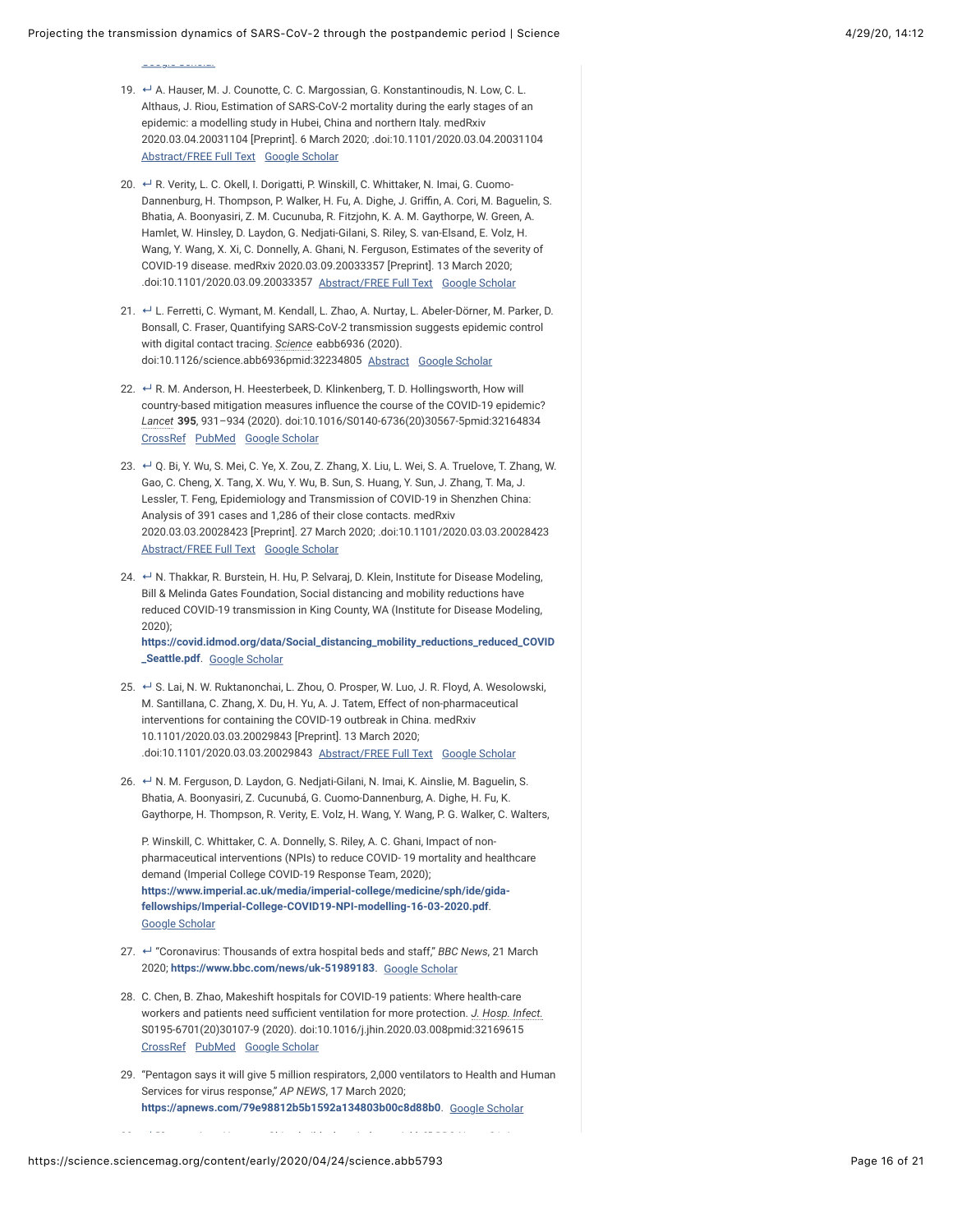- 30. ↔ "Coronavirus: How can China build a hospital so quickly?" *BBC News,* 31 January 2020; **<https://www.bbc.com/news/world-asia-china-51245156>**. [Google Scholar](https://science.sciencemag.org/lookup/google-scholar?link_type=googlescholar&gs_type=article)
- <span id="page-16-0"></span>31. └ Centers for Disease Control and Prevention, *The National Respiratory and Enteric Virus Surveillance System (NREVSS)* (CDC, 2020); **<https://www.cdc.gov/surveillance/nrevss/index.html>**. [Google Scholar](https://science.sciencemag.org/lookup/google-scholar?link_type=googlescholar&gs_type=article)
- <span id="page-16-1"></span>32. ← E. Goldstein, S. Cobey, S. Takahashi, J. C. Miller, M. Lipsitch, Predicting the epidemic sizes of influenza A/H1N1, A/H3N2, and B: A statistical method. *PLOS Med.* **8**, e1001051 (2011). doi:10.1371/journal.pmed.1001051pmid:21750666 [CrossRef](https://science.sciencemag.org/lookup/external-ref?access_num=10.1371/journal.pmed.1001051&link_type=DOI) [PubMed](https://science.sciencemag.org/lookup/external-ref?access_num=21750666&link_type=MED&atom=%2Fsci%2Fearly%2F2020%2F04%2F24%2Fscience.abb5793.atom) [Google Scholar](https://science.sciencemag.org/lookup/google-scholar?link_type=googlescholar&gs_type=article&author%5B0%5D=E.+Goldstein&author%5B1%5D=S.+Cobey&author%5B2%5D=S.+Takahashi&author%5B3%5D=J.%20C.+Miller&author%5B4%5D=M.+Lipsitch&title=Predicting+the+epidemic+sizes+of+influenza+A/H1N1,+A/H3N2,+and+B:+A+statistical+method&publication_year=2011&journal=PLOS+Med.&volume=8)
- <span id="page-16-2"></span>33. **└ Centers for Disease Control and Prevention,** *FluView Interactive* **(CDC, 2018); [https://www.cdc.gov/du/weekly/duviewinteractive.htm](https://www.cdc.gov/flu/weekly/fluviewinteractive.htm)**. [Google Scholar](https://science.sciencemag.org/lookup/google-scholar?link_type=googlescholar&gs_type=article)
- <span id="page-16-3"></span>34. **↓** J. Wallinga, P. Teunis, Different epidemic curves for severe acute respiratory syndrome reveal similar impacts of control measures. *Am. J. Epidemiol.* **160**, 509–516 (2004). doi:10.1093/aje/kwh255pmid:15353409 [CrossRef](https://science.sciencemag.org/lookup/external-ref?access_num=10.1093/aje/kwh255&link_type=DOI) [PubMed](https://science.sciencemag.org/lookup/external-ref?access_num=15353409&link_type=MED&atom=%2Fsci%2Fearly%2F2020%2F04%2F24%2Fscience.abb5793.atom) [Web of Science](https://science.sciencemag.org/lookup/external-ref?access_num=000223938000001&link_type=ISI) [Google Scholar](https://science.sciencemag.org/lookup/google-scholar?link_type=googlescholar&gs_type=article&author%5B0%5D=J.+Wallinga&author%5B1%5D=P.+Teunis&title=Different+epidemic+curves+for+severe+acute+respiratory+syndrome+reveal+similar+impacts+of+control+measures&publication_year=2004&journal=Am.+J.+Epidemiol.&volume=160&pages=509-516)
- <span id="page-16-4"></span>35.  $\leftarrow$  J. Wallinga, M. Lipsitch, How generation intervals shape the relationship between growth rates and reproductive numbers. *Proc. Biol. Sci.* **274**, 599–604 (2007). doi:10.1098/rspb.2006.3754pmid:17476782 [CrossRef](https://science.sciencemag.org/lookup/external-ref?access_num=10.1098/rspb.2006.3754&link_type=DOI) [PubMed](https://science.sciencemag.org/lookup/external-ref?access_num=17476782&link_type=MED&atom=%2Fsci%2Fearly%2F2020%2F04%2F24%2Fscience.abb5793.atom) [Web of Science](https://science.sciencemag.org/lookup/external-ref?access_num=000243354200019&link_type=ISI) [Google Scholar](https://science.sciencemag.org/lookup/google-scholar?link_type=googlescholar&gs_type=article&author%5B0%5D=J.+Wallinga&author%5B1%5D=M.+Lipsitch&title=How+generation+intervals+shape+the+relationship+between+growth+rates+and+reproductive+numbers&publication_year=2007&journal=Proc.+Biol.+Sci.&volume=274&pages=599-604)
- <span id="page-16-5"></span>36. ↔ D. E. te Beest, M. van Boven, M. Hooiveld, C. van den Dool, J. Wallinga, Driving factors of inbuenza transmission in the Netherlands. *Am. J. Epidemiol.* **178**, 1469-1477 (2013). doi:10.1093/aje/kwt132pmid:24029683 [CrossRef](https://science.sciencemag.org/lookup/external-ref?access_num=10.1093/aje/kwt132&link_type=DOI) [PubMed](https://science.sciencemag.org/lookup/external-ref?access_num=24029683&link_type=MED&atom=%2Fsci%2Fearly%2F2020%2F04%2F24%2Fscience.abb5793.atom) [Web of Science](https://science.sciencemag.org/lookup/external-ref?access_num=000326642300015&link_type=ISI) [Google Scholar](https://science.sciencemag.org/lookup/google-scholar?link_type=googlescholar&gs_type=article&author%5B0%5D=D.%20E.+te%20Beest&author%5B1%5D=M.+van%20Boven&author%5B2%5D=M.+Hooiveld&author%5B3%5D=C.+van%20den%20Dool&author%5B4%5D=J.+Wallinga&title=Driving+factors+of+influenza+transmission+in+the+Netherlands&publication_year=2013&journal=Am.+J.+Epidemiol.&volume=178&pages=1469-1477)
- <span id="page-16-6"></span>37. ↓ J. M. Read, J. R. Bridgen, D. A. Cummings, A. Ho, C. P. Jewell, Novel coronavirus 2019-nCoV: early estimation of epidemiological parameters and epidemic predictions. medRxiv 10.1101/2020.01.23.20018549 [Preprint]. 28 January 2020; .doi:10.1101/2020.01.23.20018549 [Abstract/FREE Full Text](https://science.sciencemag.org/lookup/ijlink/YTozOntzOjQ6InBhdGgiO3M6MTQ6Ii9sb29rdXAvaWpsaW5rIjtzOjU6InF1ZXJ5IjthOjQ6e3M6ODoibGlua1R5cGUiO3M6NDoiQUJTVCI7czoxMToiam91cm5hbENvZGUiO3M6NzoibWVkcnhpdiI7czo1OiJyZXNpZCI7czoyMToiMjAyMC4wMS4yMy4yMDAxODU0OXYyIjtzOjQ6ImF0b20iO3M6NDI6Ii9zY2kvZWFybHkvMjAyMC8wNC8yNC9zY2llbmNlLmFiYjU3OTMuYXRvbSI7fXM6ODoiZnJhZ21lbnQiO3M6MDoiIjt9) [Google Scholar](https://science.sciencemag.org/lookup/google-scholar?link_type=googlescholar&gs_type=article&q_txt=J.+M.+Read%2C+J.+R.+Bridgen%2C+D.+A.+Cummings%2C+A.+Ho%2C+C.+P.+Jewell%2C+Novel+coronavirus+2019-nCoV%3A+early+estimation+of+epidemiological+parameters+and+epidemic+predictions.+medRxiv+10.1101%2F2020.01.23.20018549+%5BPreprint%5D.+28+January+2020%3B+.doi%3A10.1101%2F2020.01.23.20018549)
- 38. S. A. Lauer, K. H. Grantz, Q. Bi, F. K. Jones, Q. Zheng, H. R. Meredith, A. S. Azman, N. G. Reich, J. Lessler, The incubation period of Coronavirus Disease 2019 (COVID-19) from publicly reported confirmed cases: Estimation and application. Ann. Intern. Med. (2020). doi:10.7326/M20-0504pmid:32150748 [CrossRef](https://science.sciencemag.org/lookup/external-ref?access_num=10.7326/M20-0504&link_type=DOI) [PubMed](https://science.sciencemag.org/lookup/external-ref?access_num=32150748&link_type=MED&atom=%2Fsci%2Fearly%2F2020%2F04%2F24%2Fscience.abb5793.atom) [Google Scholar](https://science.sciencemag.org/lookup/google-scholar?link_type=googlescholar&gs_type=article&author%5B0%5D=S.%20A.+Lauer&author%5B1%5D=K.%20H.+Grantz&author%5B2%5D=Q.+Bi&author%5B3%5D=F.%20K.+Jones&author%5B4%5D=Q.+Zheng&author%5B5%5D=H.%20R.+Meredith&author%5B6%5D=A.%20S.+Azman&author%5B7%5D=N.%20G.+Reich&author%5B8%5D=J.+Lessler&title=The+incubation+period+of+Coronavirus+Disease+2019+(COVID-19)+from+publicly+reported+confirmed+cases:+Estimation+and+application&publication_year=2020&journal=Ann.+Intern.+Med.)
- <span id="page-16-7"></span>39. ← N. M. Linton, T. Kobayashi, Y. Yang, K. Hayashi, A. R. Akhmetzhanov, S. M. Jung, B. Yuan, R. Kinoshita, H. Nishiura, Incubation period and other epidemiological characteristics of 2019 novel coronavirus infections with right truncation: A statistical analysis of publicly available case data. *J. Clin. Med.* **9**, 538 (2020). doi:10.3390/jcm9020538pmid:32079150 [CrossRef](https://science.sciencemag.org/lookup/external-ref?access_num=10.3390/jcm9020538&link_type=DOI) [PubMed](https://science.sciencemag.org/lookup/external-ref?access_num=32079150&link_type=MED&atom=%2Fsci%2Fearly%2F2020%2F04%2F24%2Fscience.abb5793.atom) [Google Scholar](https://science.sciencemag.org/lookup/google-scholar?link_type=googlescholar&gs_type=article&author%5B0%5D=N.%20M.+Linton&author%5B1%5D=T.+Kobayashi&author%5B2%5D=Y.+Yang&author%5B3%5D=K.+Hayashi&author%5B4%5D=A.%20R.+Akhmetzhanov&author%5B5%5D=S.%20M.+Jung&author%5B6%5D=B.+Yuan&author%5B7%5D=R.+Kinoshita&author%5B8%5D=H.+Nishiura&title=Incubation+period+and+other+epidemiological+characteristics+of+2019+novel+coronavirus+infections+with+right+truncation:+A+statistical+analysis+of+publicly+available+case+data&publication_year=2020&journal=J.+Clin.+Med.&volume=9)
- <span id="page-16-8"></span>40. World Health Organization, *Coronavirus Disease 2019 (COVID-19) Situation Report –* **↵** *51* (WHO, 2020); **www.who.int/docs/default-source/coronaviruse/situation-**

**[reports/20200311-sitrep-51-covid-19.pdf?sfvrsn=1ba62e57\\_10](http://www.who.int/docs/default-source/coronaviruse/situation-reports/20200311-sitrep-51-covid-19.pdf?sfvrsn=1ba62e57_10)**. [Google Scholar](https://science.sciencemag.org/lookup/google-scholar?link_type=googlescholar&gs_type=article)

- <span id="page-16-9"></span>41. ← Q. Li, X. Guan, P. Wu, X. Wang, L. Zhou, Y. Tong, R. Ren, K. S. M. Leung, E. H. Y. Lau, J. Y. Wong, X. Xing, N. Xiang, Y. Wu, C. Li, Q. Chen, D. Li, T. Liu, J. Zhao, M. Liu, W. Tu, C. Chen, L. Jin, R. Yang, Q. Wang, S. Zhou, R. Wang, H. Liu, Y. Luo, Y. Liu, G. Shao, H. Li, Z. Tao, Y. Yang, Z. Deng, B. Liu, Z. Ma, Y. Zhang, G. Shi, T. T. Y. Lam, J. T. Wu, G. F. Gao, B. J. Cowling, B. Yang, G. M. Leung, Z. Feng, Early transmission dynamics in Wuhan, China, of novel coronavirus–infected pneumonia. *N. Engl. J. Med.* **382**, 1199–1207 (2020). doi:10.1056/NEJMoa2001316pmid:31995857 [CrossRef](https://science.sciencemag.org/lookup/external-ref?access_num=10.1056/NEJMoa2001316&link_type=DOI) [PubMed](https://science.sciencemag.org/lookup/external-ref?access_num=31995857&link_type=MED&atom=%2Fsci%2Fearly%2F2020%2F04%2F24%2Fscience.abb5793.atom) [Google Scholar](https://science.sciencemag.org/lookup/google-scholar?link_type=googlescholar&gs_type=article&author%5B0%5D=Q.+Li&author%5B1%5D=X.+Guan&author%5B2%5D=P.+Wu&author%5B3%5D=X.+Wang&author%5B4%5D=L.+Zhou&author%5B5%5D=Y.+Tong&author%5B6%5D=R.+Ren&author%5B7%5D=K.%20S.%20M.+Leung&author%5B8%5D=E.%20H.%20Y.+Lau&author%5B9%5D=J.%20Y.+Wong&author%5B10%5D=X.+Xing&author%5B11%5D=N.+Xiang&author%5B12%5D=Y.+Wu&author%5B13%5D=C.+Li&author%5B14%5D=Q.+Chen&author%5B15%5D=D.+Li&author%5B16%5D=T.+Liu&author%5B17%5D=J.+Zhao&author%5B18%5D=M.+Liu&author%5B19%5D=W.+Tu&author%5B20%5D=C.+Chen&author%5B21%5D=L.+Jin&author%5B22%5D=R.+Yang&author%5B23%5D=Q.+Wang&author%5B24%5D=S.+Zhou&author%5B25%5D=R.+Wang&author%5B26%5D=H.+Liu&author%5B27%5D=Y.+Luo&author%5B28%5D=Y.+Liu&author%5B29%5D=G.+Shao&author%5B30%5D=H.+Li&author%5B31%5D=Z.+Tao&author%5B32%5D=Y.+Yang&author%5B33%5D=Z.+Deng&author%5B34%5D=B.+Liu&author%5B35%5D=Z.+Ma&author%5B36%5D=Y.+Zhang&author%5B37%5D=G.+Shi&author%5B38%5D=T.%20T.%20Y.+Lam&author%5B39%5D=J.%20T.+Wu&author%5B40%5D=G.%20F.+Gao&author%5B41%5D=B.%20J.+Cowling&author%5B42%5D=B.+Yang&author%5B43%5D=G.%20M.+Leung&author%5B44%5D=Z.+Feng&title=Early+transmission+dynamics+in+Wuhan,+China,+of+novel+coronavirus%E2%80%93infected+pneumonia&publication_year=2020&journal=N.+Engl.+J.+Med.&volume=382&pages=1199-1207)
- <span id="page-16-10"></span>42. ← A. Handel, I. M. Longini Jr., R. Antia, What is the best control strategy for multiple infectious disease outbreaks? *Proc. Biol. Sci.* **274**, 833–837 (2007). doi:10.1098/rspb.2006.0015pmid:17251095 [CrossRef](https://science.sciencemag.org/lookup/external-ref?access_num=10.1098/rspb.2006.0015&link_type=DOI) [PubMed](https://science.sciencemag.org/lookup/external-ref?access_num=17251095&link_type=MED&atom=%2Fsci%2Fearly%2F2020%2F04%2F24%2Fscience.abb5793.atom) [Web of Science](https://science.sciencemag.org/lookup/external-ref?access_num=000243842100010&link_type=ISI) [Google Scholar](https://science.sciencemag.org/lookup/google-scholar?link_type=googlescholar&gs_type=article&author%5B0%5D=A.+Handel&author%5B1%5D=I.%20M.+Longini&author%5B2%5D=R.+Antia&title=What+is+the+best+control+strategy+for+multiple+infectious+disease+outbreaks?&publication_year=2007&journal=Proc.+Biol.+Sci.&volume=274&pages=833-837)
- <span id="page-16-11"></span>43. ← C. M. Peak, R. Kahn, Y. H. Grad, L. M. Childs, R. Li, M. Lipsitch, C. O. Buckee, Modeling the comparative impact of individual quarantine vs. active monitoring of contacts for the mitigation of COVID-19. medRxiv 10.1101/2020.03.05.20031088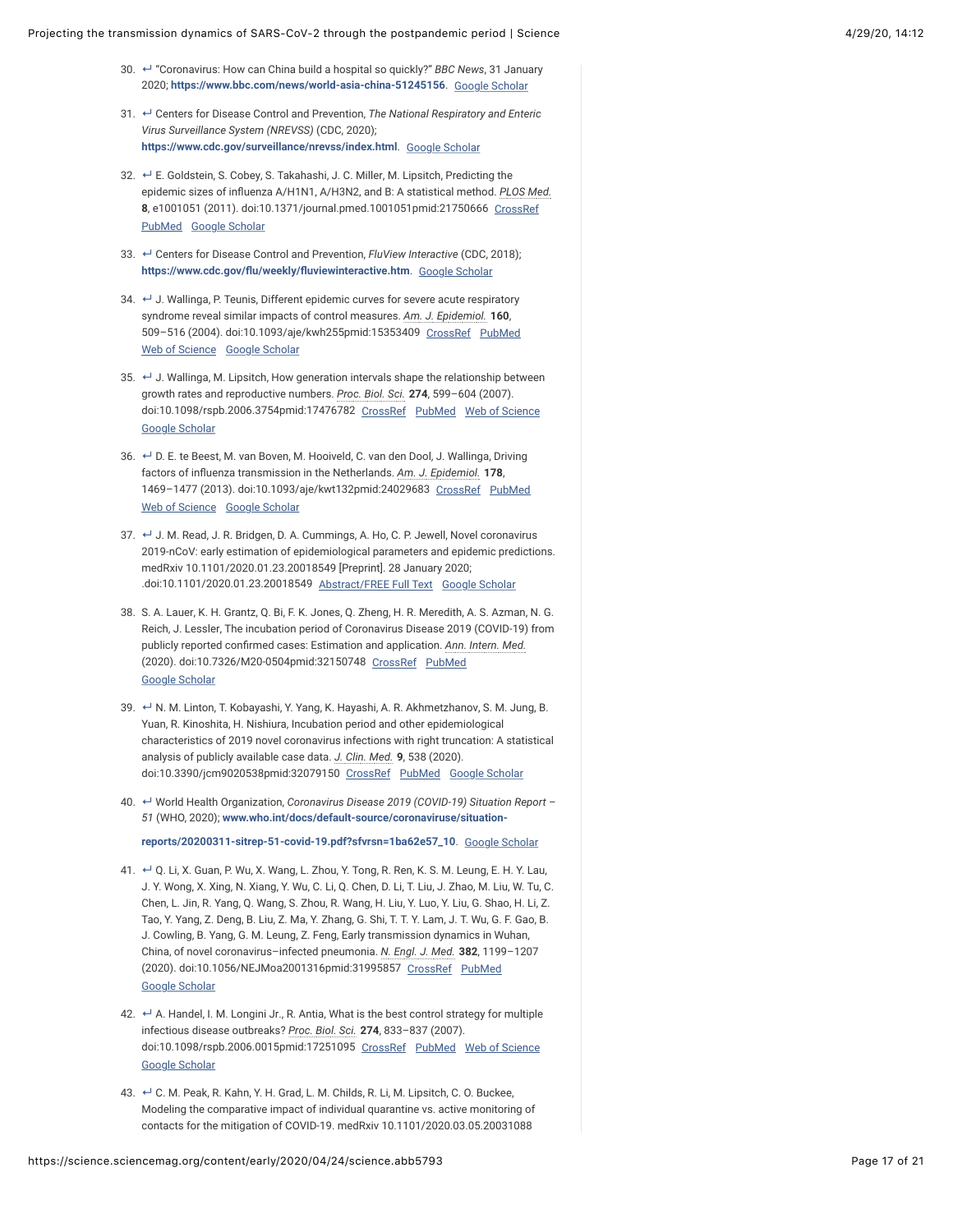- <span id="page-17-0"></span>44. ← R. J. Hatchett, C. E. Mecher, M. Lipsitch, Public health interventions and epidemic intensity during the 1918 influenza pandemic. *Proc. Natl. Acad. Sci. U.S.A.* 104, 7582–7587 (2007). doi:10.1073/pnas.0610941104pmid:17416679 [Abstract/FREE Full Text](https://science.sciencemag.org/lookup/ijlink/YTozOntzOjQ6InBhdGgiO3M6MTQ6Ii9sb29rdXAvaWpsaW5rIjtzOjU6InF1ZXJ5IjthOjQ6e3M6ODoibGlua1R5cGUiO3M6NDoiQUJTVCI7czoxMToiam91cm5hbENvZGUiO3M6NDoicG5hcyI7czo1OiJyZXNpZCI7czoxMToiMTA0LzE4Lzc1ODIiO3M6NDoiYXRvbSI7czo0MjoiL3NjaS9lYXJseS8yMDIwLzA0LzI0L3NjaWVuY2UuYWJiNTc5My5hdG9tIjt9czo4OiJmcmFnbWVudCI7czowOiIiO30=) [Google Scholar](https://science.sciencemag.org/lookup/google-scholar?link_type=googlescholar&gs_type=article&author%5B0%5D=R.%20J.+Hatchett&author%5B1%5D=C.%20E.+Mecher&author%5B2%5D=M.+Lipsitch&title=Public+health+interventions+and+epidemic+intensity+during+the+1918+influenza+pandemic&publication_year=2007&journal=Proc.+Natl.+Acad.+Sci.+U.S.A.&volume=104&pages=7582-7587)
- <span id="page-17-1"></span>45. ↔ K. E. Huang, M. Lipsitch, J. Shaman, E. Goldstein, The US 2009 A(H1N1) influenza epidemic: Quantifying the impact of school openings on the reproductive number. *Epidemiology* **25**, 203–206 (2014). doi:10.1097/EDE.0000000000000055pmid:24434751 [CrossRef](https://science.sciencemag.org/lookup/external-ref?access_num=10.1097/EDE.0000000000000055&link_type=DOI) [PubMed](https://science.sciencemag.org/lookup/external-ref?access_num=24434751&link_type=MED&atom=%2Fsci%2Fearly%2F2020%2F04%2F24%2Fscience.abb5793.atom) [Google Scholar](https://science.sciencemag.org/lookup/google-scholar?link_type=googlescholar&gs_type=article&author%5B0%5D=K.%20E.+Huang&author%5B1%5D=M.+Lipsitch&author%5B2%5D=J.+Shaman&author%5B3%5D=E.+Goldstein&title=The+US+2009+A(H1N1)+influenza+epidemic:+Quantifying+the+impact+of+school+openings+on+the+reproductive+number&publication_year=2014&journal=Epidemiology&volume=25&pages=203-206)
- <span id="page-17-2"></span>46. ← J. Shaman, M. Galanti, Direct measurement of rates of asymptomatic infection and clinical care-seeking for seasonal coronavirus. medRxiv 10.1101/2020.01.30.20019612 [Preprint]. 3 February 2020; .doi:10.1101/2020.01.30.20019612 [Abstract/FREE Full Text](https://science.sciencemag.org/lookup/ijlink/YTozOntzOjQ6InBhdGgiO3M6MTQ6Ii9sb29rdXAvaWpsaW5rIjtzOjU6InF1ZXJ5IjthOjQ6e3M6ODoibGlua1R5cGUiO3M6NDoiQUJTVCI7czoxMToiam91cm5hbENvZGUiO3M6NzoibWVkcnhpdiI7czo1OiJyZXNpZCI7czoyMToiMjAyMC4wMS4zMC4yMDAxOTYxMnYxIjtzOjQ6ImF0b20iO3M6NDI6Ii9zY2kvZWFybHkvMjAyMC8wNC8yNC9zY2llbmNlLmFiYjU3OTMuYXRvbSI7fXM6ODoiZnJhZ21lbnQiO3M6MDoiIjt9) [Google Scholar](https://science.sciencemag.org/lookup/google-scholar?link_type=googlescholar&gs_type=article&q_txt=J.+Shaman%2C+M.+Galanti%2C+Direct+measurement+of+rates+of+asymptomatic+infection+and+clinical+care-seeking+for+seasonal+coronavirus.+medRxiv+10.1101%2F2020.01.30.20019612+%5BPreprint%5D.+3+February+2020%3B+.doi%3A10.1101%2F2020.01.30.20019612)
- <span id="page-17-3"></span>47. ↵ James Cook University, State of the Tropics 2017 Report: Sustainable Infrastructure *in the Tropics* (James Cook University, 2017); **[https://www.jcu.edu.au/state-of-the](https://www.jcu.edu.au/state-of-the-tropics/publications/2017)tropics/publications/2017**. [Google Scholar](https://science.sciencemag.org/lookup/google-scholar?link_type=googlescholar&gs_type=article)
- <span id="page-17-4"></span>48. ← D. He, R. Lui, L. Wang, C. K. Tse, L. Yang, L. Stone, Global spatio-temporal patterns of inbuenza in the post-pandemic era. *Sci. Rep.* **5**, 11013 (2015). doi:10.1038/srep11013pmid:26046930 [CrossRef](https://science.sciencemag.org/lookup/external-ref?access_num=10.1038/srep11013&link_type=DOI) [PubMed](https://science.sciencemag.org/lookup/external-ref?access_num=26046930&link_type=MED&atom=%2Fsci%2Fearly%2F2020%2F04%2F24%2Fscience.abb5793.atom) [Google Scholar](https://science.sciencemag.org/lookup/google-scholar?link_type=googlescholar&gs_type=article&author%5B0%5D=D.+He&author%5B1%5D=R.+Lui&author%5B2%5D=L.+Wang&author%5B3%5D=C.%20K.+Tse&author%5B4%5D=L.+Yang&author%5B5%5D=L.+Stone&title=Global+spatio-temporal+patterns+of+influenza+in+the+post-pandemic+era&publication_year=2015&journal=Sci.+Rep.&volume=5)
- <span id="page-17-5"></span>49. ← K. S. Vannice, M. C. Cassetti, R. W. Eisinger, J. Hombach, I. Knezevic, H. D. Marston, A. Wilder-Smith, M. Cavaleri, P. R. Krause, Demonstrating vaccine effectiveness during a waning epidemic: A WHO/NIH meeting report on approaches to development and licensure of Zika vaccine candidates. *Vaccine* **37**, 863–868 (2019). doi:10.1016/j.vaccine.2018.12.040pmid:30639461 [CrossRef](https://science.sciencemag.org/lookup/external-ref?access_num=10.1016/j.vaccine.2018.12.040&link_type=DOI) [PubMed](https://science.sciencemag.org/lookup/external-ref?access_num=30639461&link_type=MED&atom=%2Fsci%2Fearly%2F2020%2F04%2F24%2Fscience.abb5793.atom) [Google Scholar](https://science.sciencemag.org/lookup/google-scholar?link_type=googlescholar&gs_type=article&author%5B0%5D=K.%20S.+Vannice&author%5B1%5D=M.%20C.+Cassetti&author%5B2%5D=R.%20W.+Eisinger&author%5B3%5D=J.+Hombach&author%5B4%5D=I.+Knezevic&author%5B5%5D=H.%20D.+Marston&author%5B6%5D=A.+Wilder-Smith&author%5B7%5D=M.+Cavaleri&author%5B8%5D=P.%20R.+Krause&title=Demonstrating+vaccine+effectiveness+during+a+waning+epidemic:+A+WHO/NIH+meeting+report+on+approaches+to+development+and+licensure+of+Zika+vaccine+candidates&publication_year=2019&journal=Vaccine&volume=37&pages=863-868)
- <span id="page-17-6"></span>50. ← R. Li, S. Pei, B. Chen, Y. Song, T. Zhang, W. Yang, J. Shaman, Substantial undocumented infection facilitates the rapid dissemination of novel coronavirus (SARS-CoV2). *Science* eabb3221 (2020). doi:10.1126/science.abb3221pmid:32179701 [Abstract](https://science.sciencemag.org/lookup/ijlink/YTozOntzOjQ6InBhdGgiO3M6MTQ6Ii9sb29rdXAvaWpsaW5rIjtzOjU6InF1ZXJ5IjthOjQ6e3M6ODoibGlua1R5cGUiO3M6NDoiQUJTVCI7czoxMToiam91cm5hbENvZGUiO3M6Mzoic2NpIjtzOjU6InJlc2lkIjtzOjE3OiJzY2llbmNlLmFiYjMyMjF2MyI7czo0OiJhdG9tIjtzOjQyOiIvc2NpL2Vhcmx5LzIwMjAvMDQvMjQvc2NpZW5jZS5hYmI1NzkzLmF0b20iO31zOjg6ImZyYWdtZW50IjtzOjA6IiI7fQ==) [Google Scholar](https://science.sciencemag.org/lookup/google-scholar?link_type=googlescholar&gs_type=article&author%5B0%5D=R.+Li&author%5B1%5D=S.+Pei&author%5B2%5D=B.+Chen&author%5B3%5D=Y.+Song&author%5B4%5D=T.+Zhang&author%5B5%5D=W.+Yang&author%5B6%5D=J.+Shaman&title=Substantial+undocumented+infection+facilitates+the+rapid+dissemination+of+novel+coronavirus+(SARS-CoV2)&publication_year=2020&journal=Science)
- <span id="page-17-7"></span>51.  $\leftarrow$  J. A. Tetro, Is COVID-19 receiving ADE from other coronaviruses? *Microbes Infect.* **22**, 72–73 (2020). doi:10.1016/j.micinf.2020.02.006pmid:32092539 [CrossRef](https://science.sciencemag.org/lookup/external-ref?access_num=10.1016/j.micinf.2020.02.006&link_type=DOI) [PubMed](https://science.sciencemag.org/lookup/external-ref?access_num=32092539&link_type=MED&atom=%2Fsci%2Fearly%2F2020%2F04%2F24%2Fscience.abb5793.atom) [Google Scholar](https://science.sciencemag.org/lookup/google-scholar?link_type=googlescholar&gs_type=article&author%5B0%5D=J.%20A.+Tetro&title=Is+COVID-19+receiving+ADE+from+other+coronaviruses?&publication_year=2020&journal=Microbes+Infect.&volume=22&pages=72-73)
- <span id="page-17-8"></span>52. ← Y. Fu, Y. Cheng, Y. Wu, Understanding SARS-CoV-2-mediated inflammatory responses: From mechanisms to potential therapeutic tools. *Virol. Sin.* (2020). doi:10.1007/s12250-020-00207-4pmid:32125642 [CrossRef](https://science.sciencemag.org/lookup/external-ref?access_num=10.1007/s12250-020-00207-4&link_type=DOI) [PubMed](https://science.sciencemag.org/lookup/external-ref?access_num=32125642&link_type=MED&atom=%2Fsci%2Fearly%2F2020%2F04%2F24%2Fscience.abb5793.atom) [Google Scholar](https://science.sciencemag.org/lookup/google-scholar?link_type=googlescholar&gs_type=article&author%5B0%5D=Y.+Fu&author%5B1%5D=Y.+Cheng&author%5B2%5D=Y.+Wu&title=Understanding+SARS-CoV-2-mediated+inflammatory+responses:+From+mechanisms+to+potential+therapeutic+tools&publication_year=2020&journal=Virol.+Sin.)
- <span id="page-17-9"></span>53. ← M. U. G. Kraemer, C.-H. Yang, B. Gutierrez, C.-H. Wu, B. Klein, D. M. Pigott, L. du Plessis, N. R. Faria, R. Li, W. P. Hanage, J. S. Brownstein, M. Layan, A. Vespignani, H. Tian, C. Dye, O. G. Pybus, S. V. Scarpino, Open COVID-19 Data Working Group, The effect of human mobility and control measures on the COVID-19 epidemic in China. *Science* **368**, eabb4218 (2020). doi:10.1126/science.abb4218pmid:32213647 [Abstract](https://science.sciencemag.org/lookup/ijlink/YTozOntzOjQ6InBhdGgiO3M6MTQ6Ii9sb29rdXAvaWpsaW5rIjtzOjU6InF1ZXJ5IjthOjQ6e3M6ODoibGlua1R5cGUiO3M6NDoiQUJTVCI7czoxMToiam91cm5hbENvZGUiO3M6Mzoic2NpIjtzOjU6InJlc2lkIjtzOjE3OiJzY2llbmNlLmFiYjQyMTh2MiI7czo0OiJhdG9tIjtzOjQyOiIvc2NpL2Vhcmx5LzIwMjAvMDQvMjQvc2NpZW5jZS5hYmI1NzkzLmF0b20iO31zOjg6ImZyYWdtZW50IjtzOjA6IiI7fQ==) [Google Scholar](https://science.sciencemag.org/lookup/google-scholar?link_type=googlescholar&gs_type=article&author%5B0%5D=M.%20U.%20G.+Kraemer&author%5B1%5D=C.-H.+Yang&author%5B2%5D=B.+Gutierrez&author%5B3%5D=C.-H.+Wu&author%5B4%5D=B.+Klein&author%5B5%5D=D.%20M.+Pigott&author%5B6%5D=L.+du%20Plessis&author%5B7%5D=N.%20R.+Faria&author%5B8%5D=R.+Li&author%5B9%5D=W.%20P.+Hanage&author%5B10%5D=J.%20S.+Brownstein&author%5B11%5D=M.+Layan&author%5B12%5D=A.+Vespignani&author%5B13%5D=H.+Tian&author%5B14%5D=C.+Dye&author%5B15%5D=O.%20G.+Pybus&author%5B16%5D=S.%20V.+Scarpino&author%5B17%5D=Open%20COVID-19%20Data%20Working%20Group&title=The+effect+of+human+mobility+and+control+measures+on+the+COVID-19+epidemic+in+China&publication_year=2020&journal=Science&volume=368)
- <span id="page-17-10"></span>54. ← M. Lipsitch, C. Viboud, Influenza seasonality: Lifting the fog. *Proc. Natl. Acad. Sci. U.S.A.* **106**, 3645–3646 (2009). doi:10.1073/pnas.0900933106pmid:19276125 [FREE Full Text](https://science.sciencemag.org/lookup/ijlink/YTozOntzOjQ6InBhdGgiO3M6MTQ6Ii9sb29rdXAvaWpsaW5rIjtzOjU6InF1ZXJ5IjthOjQ6e3M6ODoibGlua1R5cGUiO3M6NDoiRlVMTCI7czoxMToiam91cm5hbENvZGUiO3M6NDoicG5hcyI7czo1OiJyZXNpZCI7czoxMToiMTA2LzEwLzM2NDUiO3M6NDoiYXRvbSI7czo0MjoiL3NjaS9lYXJseS8yMDIwLzA0LzI0L3NjaWVuY2UuYWJiNTc5My5hdG9tIjt9czo4OiJmcmFnbWVudCI7czowOiIiO30=) [Google Scholar](https://science.sciencemag.org/lookup/google-scholar?link_type=googlescholar&gs_type=article&author%5B0%5D=M.+Lipsitch&author%5B1%5D=C.+Viboud&title=Influenza+seasonality:+Lifting+the+fog&publication_year=2009&journal=Proc.+Natl.+Acad.+Sci.+U.S.A.&volume=106&pages=3645-3646)
- <span id="page-17-11"></span>55. ← H. V. Fineberg, Ten weeks to crush the curve. *N. Engl. J. Med.* (2020). doi:10.1056/NEJMe2007263pmid:32237671 [CrossRef](https://science.sciencemag.org/lookup/external-ref?access_num=10.1056/NEJMe2007263&link_type=DOI) [PubMed](https://science.sciencemag.org/lookup/external-ref?access_num=32237671&link_type=MED&atom=%2Fsci%2Fearly%2F2020%2F04%2F24%2Fscience.abb5793.atom) [Google Scholar](https://science.sciencemag.org/lookup/google-scholar?link_type=googlescholar&gs_type=article&author%5B0%5D=H.%20V.+Fineberg&title=Ten+weeks+to+crush+the+curve&publication_year=2020&journal=N.+Engl.+J.+Med.)
- <span id="page-17-13"></span>56. ← C. Tedijanto, c2-d2/CoV-seasonality: First release, Zenodo (2020); **[https://zenodo.org/record/3726085#.XpC68\\_7twwk](https://zenodo.org/record/3726085#.XpC68_7twwk)**. [Google Scholar](https://science.sciencemag.org/lookup/google-scholar?link_type=googlescholar&gs_type=article)
- <span id="page-17-14"></span>57. **←** S. Kissler, nCoV\_introduction, Version 4.0, Zenodo (2020); **[https://zenodo.org/record/3745557#.XpC7Y\\_7twwk](https://zenodo.org/record/3745557#.XpC7Y_7twwk)**. [Google Scholar](https://science.sciencemag.org/lookup/google-scholar?link_type=googlescholar&gs_type=article)
- <span id="page-17-12"></span>58. **[↵](#page-13-7)** M. Lipsitch, T. Cohen, B. Cooper, J. M. Robins, S. Ma, L. James, G. Gopalakrishna, S.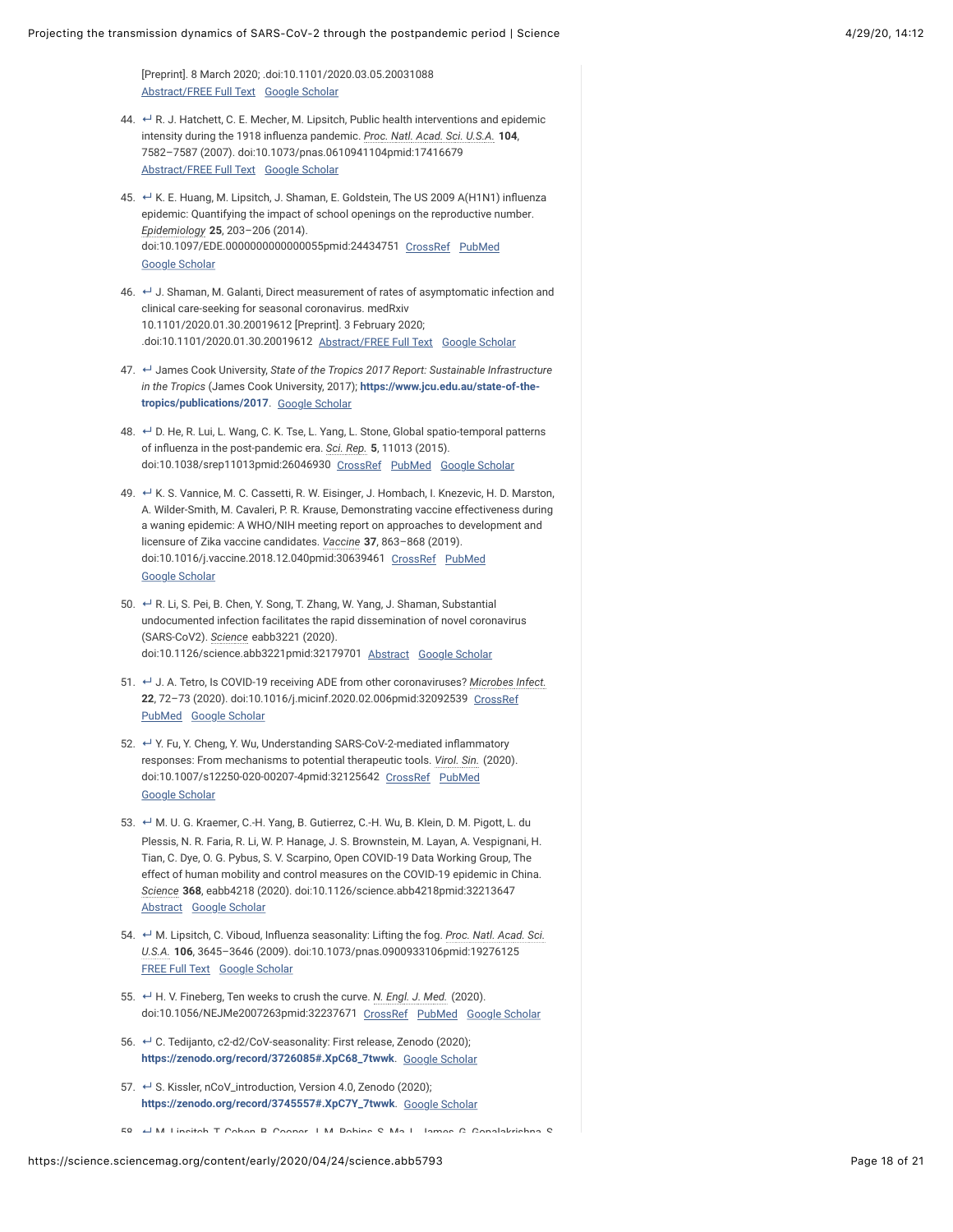- 58. M. Lipsitch, T. Cohen, B. Cooper, J. M. Robins, S. Ma, L. James, G. Gopalakrishna, S. **↵** K. Chew, C. C. Tan, M. H. Samore, D. Fisman, M. Murray, Transmission dynamics and control of severe acute respiratory syndrome. *Science* **300**, 1966–1970 (2003). doi:10.1126/science.1086616pmid:12766207 [Abstract/FREE Full Text](https://science.sciencemag.org/lookup/ijlink/YTozOntzOjQ6InBhdGgiO3M6MTQ6Ii9sb29rdXAvaWpsaW5rIjtzOjU6InF1ZXJ5IjthOjQ6e3M6ODoibGlua1R5cGUiO3M6NDoiQUJTVCI7czoxMToiam91cm5hbENvZGUiO3M6Mzoic2NpIjtzOjU6InJlc2lkIjtzOjEzOiIzMDAvNTYyNy8xOTY2IjtzOjQ6ImF0b20iO3M6NDI6Ii9zY2kvZWFybHkvMjAyMC8wNC8yNC9zY2llbmNlLmFiYjU3OTMuYXRvbSI7fXM6ODoiZnJhZ21lbnQiO3M6MDoiIjt9) [Google Scholar](https://science.sciencemag.org/lookup/google-scholar?link_type=googlescholar&gs_type=article&author%5B0%5D=M.+Lipsitch&author%5B1%5D=T.+Cohen&author%5B2%5D=B.+Cooper&author%5B3%5D=J.%20M.+Robins&author%5B4%5D=S.+Ma&author%5B5%5D=L.+James&author%5B6%5D=G.+Gopalakrishna&author%5B7%5D=S.%20K.+Chew&author%5B8%5D=C.%20C.+Tan&author%5B9%5D=M.%20H.+Samore&author%5B10%5D=D.+Fisman&author%5B11%5D=M.+Murray&title=Transmission+dynamics+and+control+of+severe+acute+respiratory+syndrome&publication_year=2003&journal=Science&volume=300&pages=1966-1970)
- 59. M. D. McKay, R. J. Beckman, W. J. Conover, Comparison of three methods for selecting values of input variables in the analysis of output from a computer code. *Technometrics* **21**, 239–245 (1979). [CrossRef](https://science.sciencemag.org/lookup/external-ref?access_num=10.2307/1268522&link_type=DOI) [PubMed](https://science.sciencemag.org/lookup/external-ref?access_num=WOS:A1979GW1&link_type=MED&atom=%2Fsci%2Fearly%2F2020%2F04%2F24%2Fscience.abb5793.atom) [Web of Science](https://science.sciencemag.org/lookup/external-ref?access_num=A1979GW16700012&link_type=ISI) [Google Scholar](https://science.sciencemag.org/lookup/google-scholar?link_type=googlescholar&gs_type=article&author%5B0%5D=M.%20D.+McKay&author%5B1%5D=R.%20J.+Beckman&author%5B2%5D=W.%20J.+Conover&title=Comparison+of+three+methods+for+selecting+values+of+input+variables+in+the+analysis+of+output+from+a+computer+code&publication_year=1979&journal=Technometrics&volume=21&pages=239-245)
- 60. G. Chowell, C. Viboud, L. Simonsen, S. M. Moghadas, Characterizing the reproduction number of epidemics with early subexponential growth dynamics. *J. R. Soc. Interface* **13**, 20160659 (2016). doi:10.1098/rsif.2016.0659pmid:27707909 [CrossRef](https://science.sciencemag.org/lookup/external-ref?access_num=10.1098/rsif.2016.0659&link_type=DOI) [PubMed](https://science.sciencemag.org/lookup/external-ref?access_num=27707909&link_type=MED&atom=%2Fsci%2Fearly%2F2020%2F04%2F24%2Fscience.abb5793.atom) [Google Scholar](https://science.sciencemag.org/lookup/google-scholar?link_type=googlescholar&gs_type=article&author%5B0%5D=G.+Chowell&author%5B1%5D=C.+Viboud&author%5B2%5D=L.+Simonsen&author%5B3%5D=S.%20M.+Moghadas&title=Characterizing+the+reproduction+number+of+epidemics+with+early+subexponential+growth+dynamics&publication_year=2016&journal=J.+R.+Soc.+Interface&volume=13)
- 61. R Core Team, *R: A language and environment for statistical computing* (R Foundation for Statistical Computing, 2019); **[https://www.R-project.org/](https://www.r-project.org/)**. [Google Scholar](https://science.sciencemag.org/lookup/google-scholar?link_type=googlescholar&gs_type=article)
- <span id="page-18-0"></span>62. ← K. Soetaert, T. Petzoldt, R. W. Setzer, Solving differential equations in R: Package deSolve. *J. Stat. Softw.* **33**, 1–25 (2010); **<https://www.jstatsoft.org/article/view/v033i09>**. [CrossRef](https://science.sciencemag.org/lookup/external-ref?access_num=10.1111/j.1467-9868.2005.00503.x&link_type=DOI) [PubMed](https://science.sciencemag.org/lookup/external-ref?access_num=20808728&link_type=MED&atom=%2Fsci%2Fearly%2F2020%2F04%2F24%2Fscience.abb5793.atom) [Web of Science](https://science.sciencemag.org/lookup/external-ref?access_num=000275203200001&link_type=ISI) [Google Scholar](https://science.sciencemag.org/lookup/google-scholar?link_type=googlescholar&gs_type=article&author%5B0%5D=K.+Soetaert&author%5B1%5D=T.+Petzoldt&author%5B2%5D=R.%20W.+Setzer&title=Solving+differential+equations+in+R:+Package+deSolve.&publication_year=2010&volume=33&pages=1-25)

**Acknowledgments:** We thank Marie Killerby and Amber Haynes for their helpful comments on early versions of this manuscript. We thank M.W. Shelley for advice on structuring the manuscript and Benedicte Gnangnon for helpful discussions on viral immunity dynamics. **Funding:** CT was supported by T32AI007535 from the National Institute of Allergy and Infectious Diseases. The work was also supported by the Morris-Singer Fund for the Center for Communicable Disease Dynamics at the Harvard T.H. Chan School of Public Health. Y.G was funded by the NIH, Doris Duke Charitable Foundation, the Wellcome Trust, and internal awards through Harvard University. **Author contributions:** SMK conceived of the study, conducted the analysis, and wrote the manuscript. CT conceived of the study, conducted the analysis, and wrote the manuscript. EG assisted with the analysis and edited the manuscript. YHG conceived of the study, edited the manuscript and oversaw the work. ML conceived of the study, edited the manuscript and oversaw the work. **Competing interests:** The authors declare no competing interests. **Data and materials availability:** ILINet data are publicly available through the FluView Interactive website (*[33](#page-16-2)*). Regression (*[56](#page-17-13)*) and transmission model (*[57](#page-17-14)*) code are available in online repositories. This work is licensed under a Creative Commons Attribution 4.0 International (CC BY 4.0) license, which permits unrestricted use, distribution, and reproduction in any medium, provided the original work is properly cited. To view a copy of this license, visit

<span id="page-18-1"></span>**<https://creativecommons.org/licenses/by/4.0/>**. This license does not apply to figures/photos/artwork or other content included in the article that is credited to a third party; obtain authorization from the rights holder before using such material.

**[View Abstract](https://science.sciencemag.org/content/early/2020/04/24/science.abb5793.abstract)**

#### **Recommended articles from TrendMD**

[Modeling infectious disease dynamics](https://science.sciencemag.org/content/early/2020/04/23/science.abb5659?intcmp=trendmd-sci) Sarah Cobey, Science, 2020

[Changes in contact patterns shape the](https://science.sciencemag.org/content/early/2020/04/28/science.abb8001?intcmp=trendmd-sci) dynamics of the COVID-19 outbreak in China

Juanjuan Zhang et al., Science, 2020

<span id="page-18-2"></span>Preparation for Possible Sustained Transmission of 2019 Novel [Coronavirus: Lessons From Previous](https://jamanetwork.com/journals/jama/article-abstract/2761285?utm_source=TrendMD&utm_medium=cpc&utm_campaign=Journal_of_American_Medical_Association_TrendMD_1) Epidemics David L. Swerdlow et al., Journal of American Medical Association, 2020

[Coronavirus Infections—More Than](https://jamanetwork.com/journals/jama/fullarticle/2759815?guestAccessKey=9b2031e3-e18d-4938-a6e3-ce9f55643093&utm_source=TrendMD&utm_medium=cpc&utm_campaign=Journal_of_American_Medical_Association_TrendMD_1&utm_content=etoc&utm_term=022520)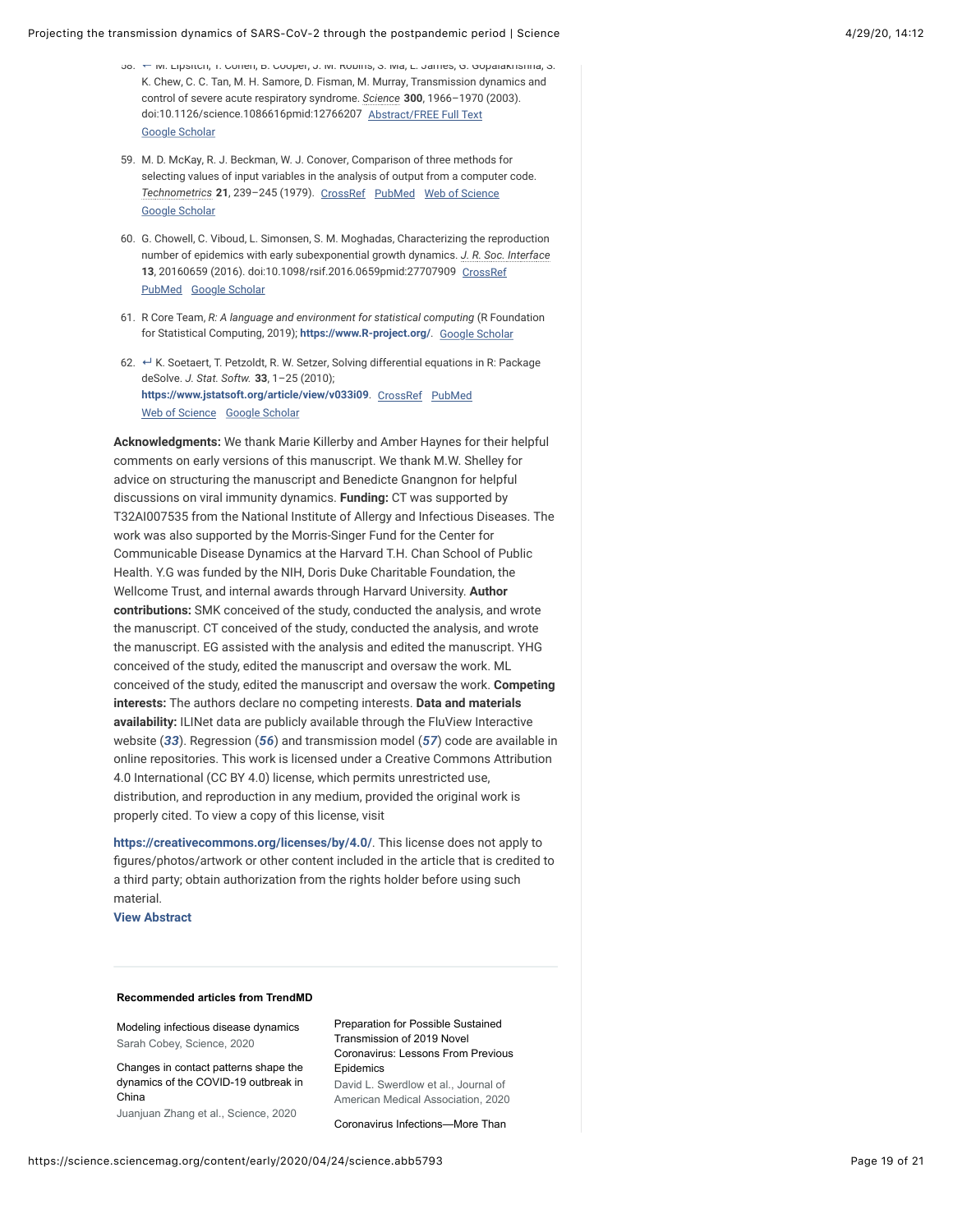Projecting the transmission dynamics of SARS-CoV-2 through the postpandemic period | Science 4/29/20, 14:12 4/29/20, 14:12

A pan-coronavirus fusion inhibitor [targeting the HR1 domain of human](https://advances.sciencemag.org/content/5/4/eaav4580?intcmp=trendmd-adv) coronavirus spike Shuai Xia et al., Sci Adv, 2019

[Substantial undocumented infection](https://science.sciencemag.org/content/early/2020/03/13/science.abb3221?intcmp=trendmd-sci) facilitates the rapid dissemination of novel coronavirus (SARS-CoV2) Ruiyun Li et al., Science, 2020

[Quantifying SARS-CoV-2 transmission](https://science.sciencemag.org/content/early/2020/03/30/science.abb6936?intcmp=trendmd-sci) suggests epidemic control with digital contact tracing

Luca Ferretti et al., Science, 2020

[Just the Common Cold](https://jamanetwork.com/journals/jama/fullarticle/2759815?guestAccessKey=9b2031e3-e18d-4938-a6e3-ce9f55643093&utm_source=TrendMD&utm_medium=cpc&utm_campaign=Journal_of_American_Medical_Association_TrendMD_1&utm_content=etoc&utm_term=022520) Catharine I. Paules et al., Journal of American Medical Association, 2020

Potential Effects of Coronaviruses on [the Cardiovascular System: A Review](https://jamanetwork.com/journals/jamacardiology/fullarticle/2763846?appId=scweb&appId=scweb&utm_source=TrendMD&utm_medium=cpc&utm_campaign=JAMA_Cardiology_TrendMD_1)

Mohammad Madjid et al., JAMA Cardiology, 2020

Inhibition of SARS-CoV-2 (previously 2019-nCoV) infection by a highly [potent pan-coronavirus fusion inhibitor](https://www.nature.com/articles/s41422-020-0305-x?utm_source=TrendMD&utm_medium=cpc&utm_campaign=Fight_Against_Global_Pandemic%253A_Featured_Cell_Research_Articles_on_COVID-19_TrendMD_1) targeting its spike protein that harbors a high capacity to mediate membrane fusion Fight Against Global Pandemic:

Featured Cell Research Articles on COVID-19, 2020

Inhibition of SARS-CoV-2 (previously 2019-nCoV) infection by a highly [potent pan-coronavirus fusion inhibitor](https://www.nature.com/articles/s41422-020-0305-x?utm_source=TrendMD&utm_medium=cpc&utm_campaign=Cell_Research_TrendMD_1) targeting its spike protein that harbors a high capacity to mediate membrane fusion

Cell Research, 2020

[Powered](https://www.trendmd.com/how-it-works-readers) **TREND MD** by

# **[Read the Latest Issue of](https://pubs.aaas.org/Promo/promo_setup_rd.asp?dmc=P5XPZ)** *Science*

| <b>24 April 2020</b><br>Vol 368, Issue 6489                                                                            | <b>FEATURE</b><br>A rampage through the<br>body  |
|------------------------------------------------------------------------------------------------------------------------|--------------------------------------------------|
| Your long the racks! transfer<br>COVO-3F's demantating must<br>h the book at<br>padd in a pictually intimating produc- |                                                  |
| $\mathsf{SCIence}$ with PHILOSOPHY OF                                                                                  | <b>SCIENCE</b>                                   |
|                                                                                                                        | The trouble with turning<br>to nature            |
|                                                                                                                        | <b>EPIDEMIOLOGY</b>                              |
|                                                                                                                        | Mucosal immunity and<br>the eradication of polio |
|                                                                                                                        |                                                  |

导价

**ENVIRONMENTAL REGULATION [Dissolved oxygen and pH](https://science.sciencemag.org/content/368/6489/372)** criteria leave fisheries at **risk**

**SCI COMMUN [News at a glance](https://science.sciencemag.org/content/368/6489/348)**

**WORKING LIFE [Advice for the worried](https://science.sciencemag.org/content/368/6489/438)**

## **Get Our E-Alerts**

Receive emails from *Science*. [See full list](https://www.sciencemag.org/subscribe/get-our-newsletters)

- *Science* Table of Contents ✓
- *Science* Daily News ✓
- Weekly News Roundup ✓
- *Science* Editor's Choice ✓
- √ First Release Notification
- *Science* Careers Job Seeker ✓

# United States

Email address\*

I also wish to receive emails from AAAS/*Science* and *Science* advertisers, including information on products, services, and special offers which may include but are not limited to news, career information, & upcoming events.

**[Table of Contents](http://science.sciencemag.org/content/368/6489) Sign up today**

Required fields are indicated by an asterisk  $(*)$ 

 $\boldsymbol{\hat{\mathit{v}}}$